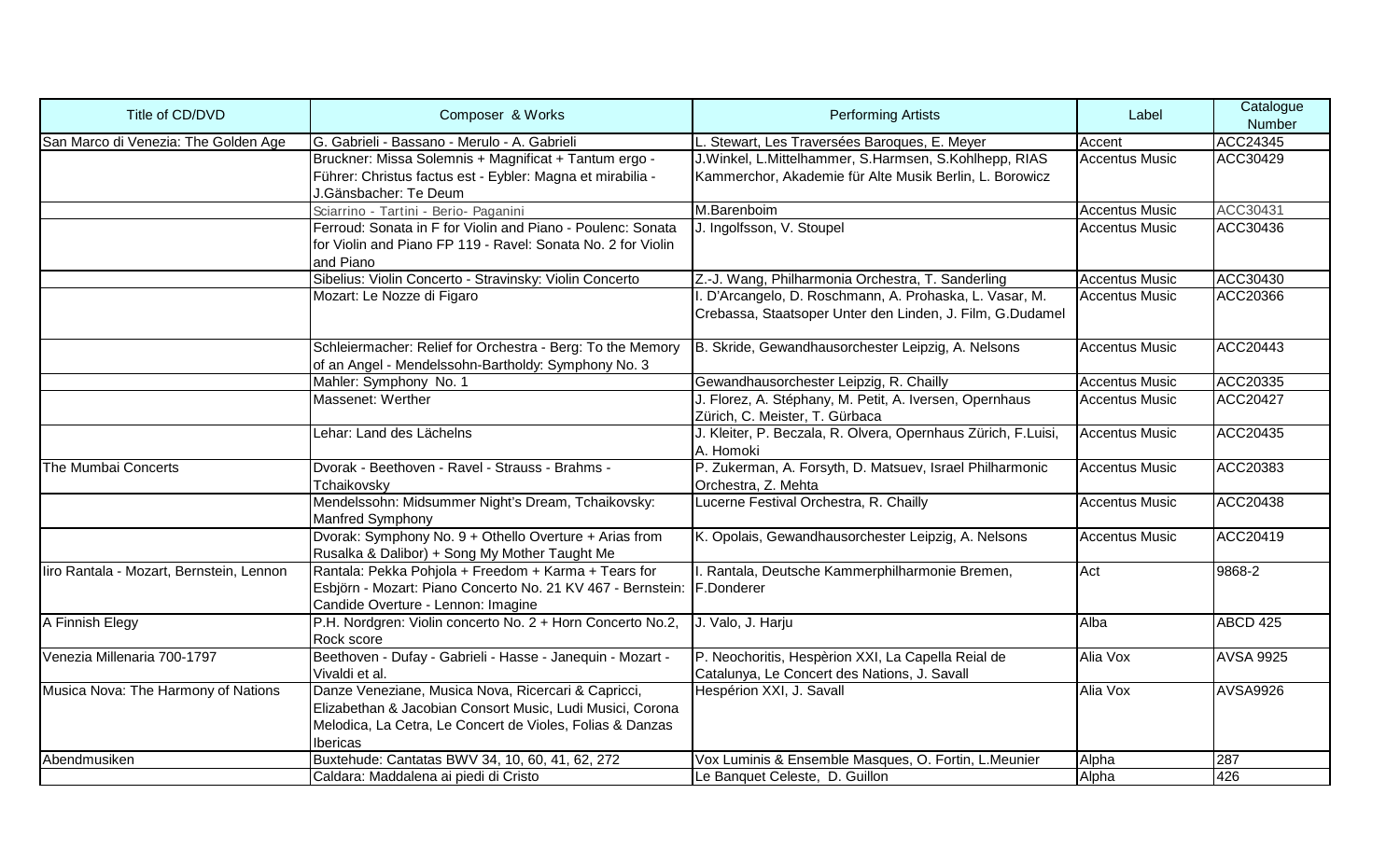|                                  | Majesté - Grands Motets pour Le Roi-Soleil M.-R. de Lalande: Deitatis Majestatem - Ecce Nunc                  | V. Dumestre, Le Poeme Harmonique, Ensemble Aedes, E. de Alpha                                                                        |                       | 968     |
|----------------------------------|---------------------------------------------------------------------------------------------------------------|--------------------------------------------------------------------------------------------------------------------------------------|-----------------------|---------|
|                                  | Benedicte - Te Deum                                                                                           | Negri, D. Saskova, S. Clayton, C. Auvity, A. Morsch                                                                                  |                       |         |
| Vienna - Fin de Siècle           | Berg - Mahler - Schoenberg - Webern - Wolf - Zemlinsky                                                        | B.Hannigan, R. De Leeuw                                                                                                              | Alpha                 | 393     |
| Black is the Colour              | Berio - Ravel - De Falla                                                                                      | A. Stephany, Labyrinth Ensemble                                                                                                      | Alpha                 | 384     |
| Chimère                          | Loewe - Schumann - Debussy - Wolf - Gurney - Baksa -                                                          | S. Piau, S. Manoff                                                                                                                   | Alpha                 | 397     |
|                                  | Poulenc - Barber - Previn                                                                                     |                                                                                                                                      |                       |         |
|                                  | Ravel: String Quartet - Debussy: String Quartet - Chausson: Quatuor van Kuijk, K.Lindsey                      |                                                                                                                                      | Alpha                 | 295     |
|                                  | Chanson perpétuelle                                                                                           |                                                                                                                                      |                       |         |
| Deux                             | Poulenc - Delibes (arr. Dohnanyi) - Bartok - Ravel                                                            | P. Kopatchinskaja, P. Leschenko                                                                                                      | Alpha                 | 387     |
|                                  | Shostakovich: Symphony No. 6 + Sinfonietta Op. 110<br>(Stasevich)                                             | Estonian Festival Orchestra, P. Järvi                                                                                                | Alpha                 | 389     |
|                                  | Shostakovich: Symphony No. 5;                                                                                 | NDR Elbphilharmonie Orchester, K. Urbanski                                                                                           | Alpha                 | 427     |
|                                  | Zender: Schubert's Winterreise                                                                                | J. Prégardien, Deutsche Radio Philharmonie, R. Reimer                                                                                | Alpha                 | 425     |
| In Time                          | Mendelssohn: Violin Concerto op. 64 + String Octet op. 20                                                     | Ch. Siranossian, Anima Eterna Brugge, J. Lehmann; B.<br>Bozzai, N. Mazzoleni, B. Verhagen, K. Polin, D. Melkonyan, A.<br>Siranossian | Alpha                 | 410     |
| Haydn 2032 Volume 5 - L'Homme de | Haydn: Symphonies Nos. 19, 80 & 81 - Kraus: Symphony VB   Kammerorchester Basel, G. Antonini                  |                                                                                                                                      | Alpha                 | 676     |
| Génie                            | 142                                                                                                           |                                                                                                                                      |                       |         |
|                                  | J.S. Bach: Sonatas & Partitas for Solo Violin                                                                 | G. Von Der Goltz                                                                                                                     | Aparté                | AP176   |
|                                  | Lully: Alceste                                                                                                | J. Van Wanroij, E. Crossley-Mercer, E. Gonzalez Toro, Les                                                                            | Aparté                | AP164   |
|                                  |                                                                                                               | Talens Lyriques, C. Rousset                                                                                                          |                       |         |
| Melodies                         | Gounod: Melodies                                                                                              | T. Christoyannis, J. Cohen                                                                                                           | Aparté                | AP181   |
|                                  | Salieri: Les Horaces                                                                                          | J. Van Wanroij, C. Dubois, J. Dran, J.-S. Bou, P.-N. Martin,                                                                         | Aparté                | AP185   |
|                                  |                                                                                                               | Les Chantres du Centre de musique baroque de Versailles,                                                                             |                       |         |
|                                  |                                                                                                               | Les Talens Lyriques, C. Rousset                                                                                                      |                       |         |
|                                  | Mozart: Fantasy K. 475 + Piano Sonatas Nos. 14, 16 & 18                                                       | M. Emelyanychev                                                                                                                      | Aparté                | AP161   |
| Horizons                         | Fauré: Violin Sonatas Nos. 1 & 2 + Cello Sonatas Nos. 1 & 2   P. Fouchenneret, S. Zaoui, R. Merlin, D. Lefort |                                                                                                                                      | Aparté                | AP162   |
|                                  | + Piano Trio Op. 120 + Andante Op. 75 et al.                                                                  |                                                                                                                                      |                       |         |
| Athanor                          | Liszt: Piano Concertos Nr. 1 & 2 + Totentanz                                                                  | B. Berrut, Czech National Symphony Orchestra,<br>J.Masmondet                                                                         | Aparté                | AP180   |
| Carlo Zecchi. The Complete Cetra | Respighi - D. Scarlatti - J.S. Bach - Schubert - Schumann -                                                   | C. Zecchi, A. Tassinari, G. de Vito, EIAR Symphony                                                                                   | <b>APR</b>            | APR6024 |
| Recordings 1937-1942             | Liszt - Chopin - Debussy - Ticciati - Ravel                                                                   | Orchestra, F. Previtali                                                                                                              |                       |         |
| The Night of St. Nicholas        |                                                                                                               | La Reverdie                                                                                                                          | Arcana                | A442    |
| La barca del mio amore           | Gorzanis: Napolitane, Balle, Fantasie                                                                         | P. de Vittorio, La Lyra, B. Zuljan                                                                                                   | Arcana                | A450    |
|                                  | J.S. Bach: Flute Sonatas                                                                                      | L. Pontecorvo, R. Alessandrini                                                                                                       | Arcana                | A453    |
| Das Lyrische Intermezzo          | Schumann: Lieder                                                                                              | K. Sander, C. Obonoya, U. Sander                                                                                                     | <b>Ars Produktion</b> | 38547   |
|                                  | Debussy: Préludes I + Images 2 + Children's Corner +                                                          | M. Häring                                                                                                                            | <b>Ars Produktion</b> | 38246   |
|                                  | Rêverie                                                                                                       |                                                                                                                                      |                       |         |
| <b>Festas Suramericanas</b>      | Villa-Lobos: Ciclo Brasileiro + Rudepoema - Ginastera: Piano   A. Woyke                                       |                                                                                                                                      | <b>Ars Produktion</b> | 38260   |
|                                  | Sonata No. 1 + Danzas Argentinas                                                                              |                                                                                                                                      |                       |         |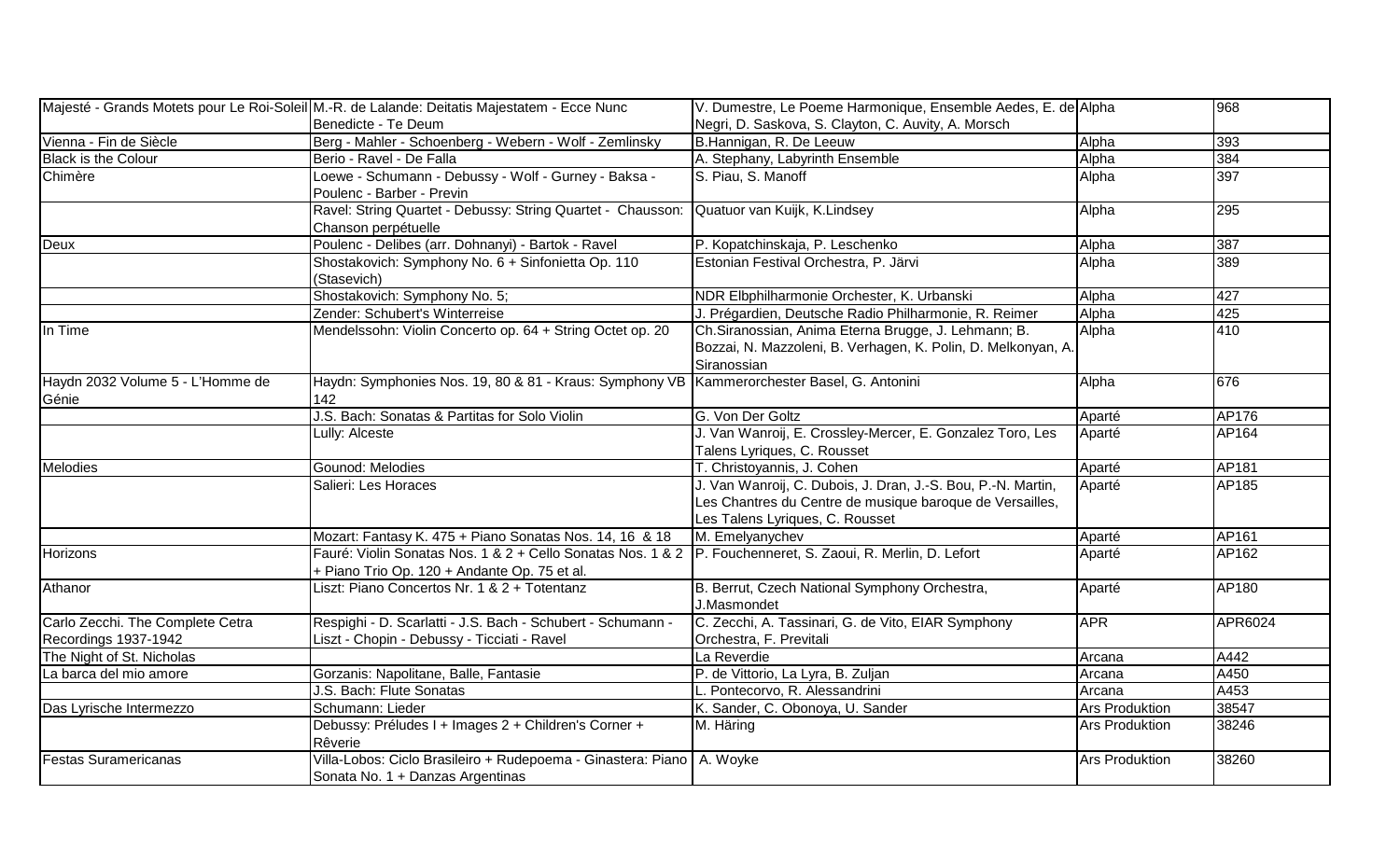| Southern Tunes                            | Toldra: Vistes al mar - Respighi: Suite per archi - Komitas:<br>Miniatures - Rota: Concerto per archi                                                                                                                                      | Ensemble Esperanza, C. Siranossian                                                                                            | <b>Ars Produktion</b> | 38247              |
|-------------------------------------------|--------------------------------------------------------------------------------------------------------------------------------------------------------------------------------------------------------------------------------------------|-------------------------------------------------------------------------------------------------------------------------------|-----------------------|--------------------|
|                                           | Bartok: Bluebeard's Castle - Poulenc: La voix humaine                                                                                                                                                                                      | B.Hannigan, J. Relyea, E. Gubanova, Paris Opera Orchestra, Arthaus Musik<br>E-P. Salonen, K. Warlikowski                      |                       | 109364             |
| Pierre Boulez - A Life for Music          | Igor Stravinsky: Le Sacre du Printemps + Symphonies of<br>Wind Instruments                                                                                                                                                                 | Documentary directed by R.Moritz, with D. Barenboim;<br>Concert: Orchestra: London Symphony Orchestra;<br>P.<br><b>Boulez</b> | <b>Arthaus Musik</b>  | 109350             |
|                                           | Open Your Ears - Wege zur Neuen Musik   Henze - Kagel - Ligeti - Penderecki - Widmann - Yun                                                                                                                                                | G. Albrecht                                                                                                                   | <b>Arthaus Musik</b>  | 109085             |
|                                           | Fauré: Complete Songs for Voice & Piano                                                                                                                                                                                                    | H. Guilmette, A. Figueroa, M. Boucher, J. Boulianne, O.Godin Atma                                                             |                       | <b>ACD22741</b>    |
|                                           | French Sonatas for Harpsichord and Violin Balbastre - Clément - Corrette - Duphly - Guillemain -<br>Marchand - Mondonville                                                                                                                 | P. Grisvard, J. Pramsohler                                                                                                    | <b>Audax Records</b>  | ADX13710           |
| Violin concertos from the Darmstadt Court | Telemann - Kress - Fasch - Endler                                                                                                                                                                                                          | Darmstädter Barocksolisten, J. Pramsohler                                                                                     | <b>Audax Records</b>  | ADX13716           |
| German Cantatas with Solo Violin          | Biber: Laetatus sum + Nisi Dominus - J.C. Bach: Wie bist du<br>denn, o Gott + Ach dass ich Wassers g'nug hätte -<br>Pachelbel: Ach Herr, wie ist meiner Feinde so viel - Bruhns:<br>Mein Hertz ist bereit - Eberlin: Ich will in aller Not | N. Di Pierro, A. Hill, C. Purves, J. N. Colorado, Ensemble<br>Diderot, J. Pramsohler                                          | <b>Audax Records</b>  | ADX 13715          |
| Co'l dolce suono                          | Arcadelt - Layolle - Willaert - Ganassi - Segni - Fogliano -<br>Berchem - Ortiz                                                                                                                                                            | U. Hofbauer, Ensemble Arcimboldo, T. Hirsch                                                                                   | Audite                | 97731              |
|                                           | J.S. Bach: Sei solo a violino senza basso accompagnato                                                                                                                                                                                     | Ch. Schickedanz                                                                                                               | Audite                | 23.434             |
|                                           | Prokofiev: Cantata for the 20th Anniversary of the October<br>Revolution                                                                                                                                                                   | Ernst Senff Choir, Erfurt Air Force Music Corps, Staatskapelle Audite<br>Weimar, K.Karabits                                   |                       | 97754              |
|                                           | Beethoven: Complete Works for Cello & Piano                                                                                                                                                                                                | M. Coppey, P. Laul                                                                                                            | Audite                | 23440              |
|                                           | R. Strauss: Don Juan + Tod & Verklärung + Macbeth +<br>Festmarsch                                                                                                                                                                          | Staatskapelle Weimar, K. Karabits                                                                                             | Audite                | 97755              |
| Duos for Violin and Double Bass           | Penderecki - Yun - Kuusisto - Huber - Kurtag - Rihm                                                                                                                                                                                        | E. Vahala, N. De Groot                                                                                                        | Audite                | 97732              |
|                                           | Liszt: Piano Concertos Nos. 1 & 2 + Petrarca Sonets Nos. 47, J. Bolet, Rundfunk-Sinfonieorchester Berlin, L.Foster<br>104 y 123 from Petrarca                                                                                              |                                                                                                                               | Audite                | 97738              |
|                                           | Liszt - Moszkowski - Saint-Saëns - Godowsky - Chopin -<br>Debussy                                                                                                                                                                          | J. Bolet                                                                                                                      | Audite                | 21438              |
|                                           | Mendelssohn: Violin Concerto - Dvorak: Violin Concerto                                                                                                                                                                                     | N. Milstein, Swiss Festival Orchestra, I. Markevitch,<br>E.Ansermet                                                           | Audite                | 95646              |
|                                           | Schumann: Manfred Overture + Symphony No. 4 -<br>Beethoven: Symphony No. 3                                                                                                                                                                 | Swiss Festival Orchestra, W. Furtwängler                                                                                      | Audite                | 23441              |
| Ferenc Fricsay, RIAS, Berlin 1949-1955    | R. Strauss: Burleske + Concerto fo Oboe + Duet concertino + L. Goosens, H. Geuser, W. Fugmann, M. Weber, RIAS-<br><b>Till Eulenspiegel</b>                                                                                                 | Symphonie-Orchester, F. Fricsay                                                                                               | Audite                | 95604              |
| Vivaldi x2                                | Vivaldi: Double Concertos for Oboes, Horns, Violin and Cello   La Serenissima, A. Chandler<br>+ Concerto for Oboe and Bassoon                                                                                                              |                                                                                                                               | Avie                  | AV2392             |
| Pajarillos Fugitivos                      | Codex Zuola - Bataille - Milán - Moulinié - Valderrabano etc. J. Alvarado, S. Pedro                                                                                                                                                        |                                                                                                                               | Ayros                 | AYCD <sub>02</sub> |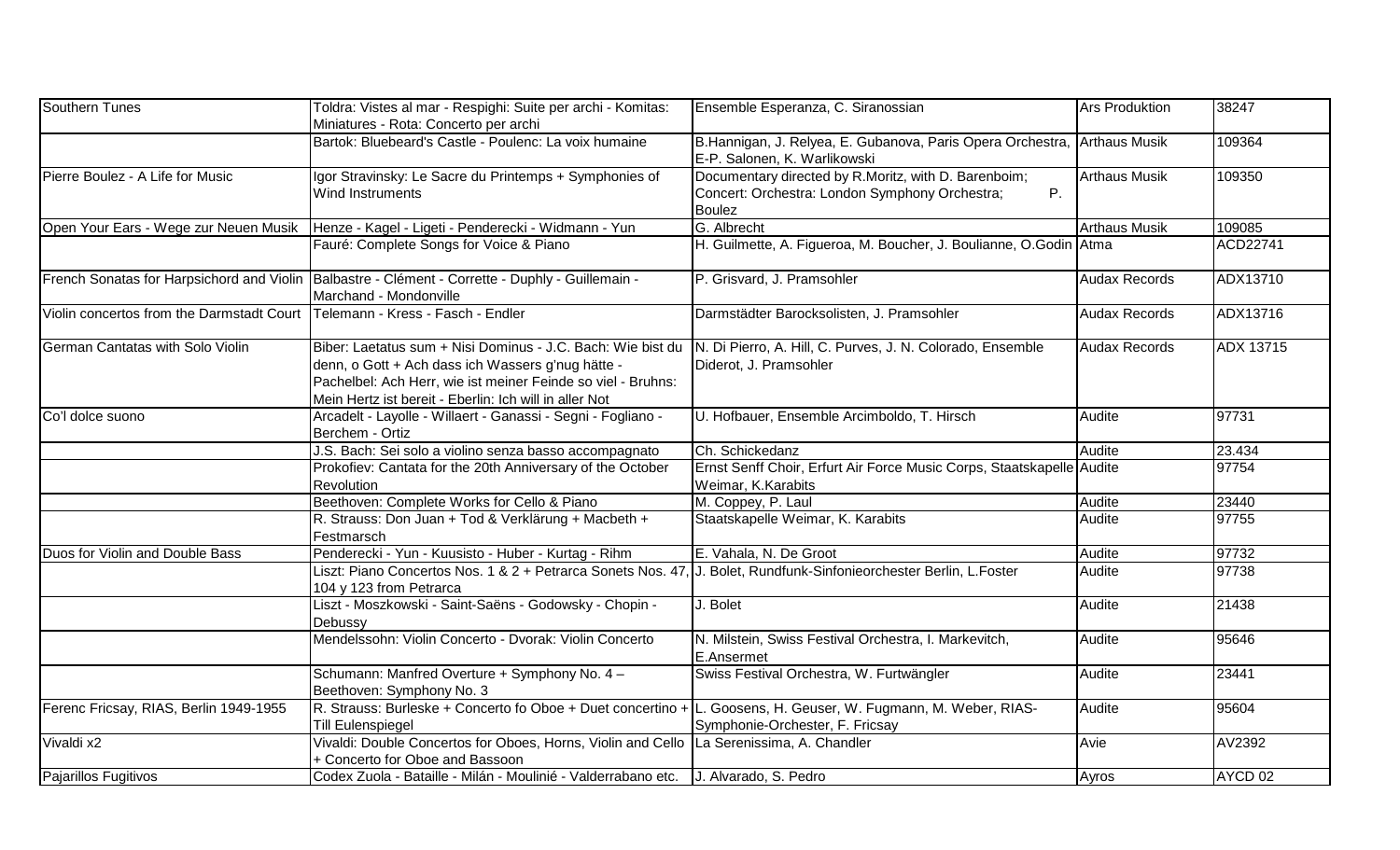|                                                                    | J.S. Bach: Sonatas for Violin & Harpsichord BWV 1014-<br>1019,1021,1023                                                                                                       | P. Müllejans, S. Bauer, M. Deller                                                                                                               | <b>Bastille Musique</b>                         | l8                 |
|--------------------------------------------------------------------|-------------------------------------------------------------------------------------------------------------------------------------------------------------------------------|-------------------------------------------------------------------------------------------------------------------------------------------------|-------------------------------------------------|--------------------|
|                                                                    | Schubert: Winterreise D. 911 + Goethe-Lieder + Schiller-<br>Balladen + Holty-Lieder                                                                                           | H.C. Begemann, T. Seyboldt                                                                                                                      | <b>Bastille Musique</b>                         | l6                 |
|                                                                    | Bedford: Through his Teeth                                                                                                                                                    | S. K. Thornhill, S. Kilic, G. Gädker, Opera Factory Freiburg,<br>Holst-Sinfonietta, K. Simon                                                    | <b>Bastille Musique</b>                         |                    |
| Nova Sonet Harmonia                                                | Anon.: Gaude felix parens Yspania + Ymnum nove leticie +<br>Terribilis es locus iste et al.                                                                                   | Ensemble Discantus, B. Lesne                                                                                                                    | <b>Bayard Musique</b>                           | 308 556.2          |
|                                                                    | Ockeghem: Requiem - de La Rue: Requiem                                                                                                                                        | Diabolus in Musica, A. Guerber                                                                                                                  | <b>Bayard Musique</b>                           | 308 475.2          |
|                                                                    | Mozart: Lucio Silla                                                                                                                                                           | K. Streit, P. Petibon, S. Tro Santafé, I. Kalna, Chorus and<br>Orchestra of the Teatro Real de Madrid, I. Bolton                                | <b>Bel Air Classiques</b>                       | <b>BAC150</b>      |
| The Rachmaninov Preludes                                           | Rachmaninov: 24 Preludes                                                                                                                                                      | C. Huangci                                                                                                                                      | <b>Berlin Classics</b>                          | 0301075BC          |
| Bach: Gulda Clavichord                                             | Bach: Chromatic Fantasia & Fugue + English Suite No. 2 +<br>Preludes & Fugues                                                                                                 | F. Gulda                                                                                                                                        | <b>Berlin Classics</b>                          | 0301063BC          |
|                                                                    | Brahms: Cello Sonatas Nos. 1 & 2 + Hungarian Dances Nos.<br>1, 5, 7 + Wie Melodien zieht es mir op. 105/1                                                                     | C. Bohorquez, P. Nagy                                                                                                                           | <b>Berlin Classics</b>                          | 03010978BC         |
| The John Adams Edition                                             | Adams: Harmonielehre + Short Ride in a Fast Machine + City J. Adams, G. Dudamel, A. Gilbert, K. Petrenko, S. Rattle,<br>Noir + Lollapalooza + Scheherazade.2 et al.           | Berliner Philharmoniker                                                                                                                         | <b>Berliner</b><br>Philharmoniker<br>Recordings | <b>BPHR 170141</b> |
|                                                                    | Beethoven: Missa Solemnis                                                                                                                                                     | A. H. Moen, R. Constantinescu, J. Gilchrist, B.Bevan, Bach<br>Collegium Japan, M. Suzuki                                                        | <b>BIS</b>                                      | 2321               |
|                                                                    | Pettersson: Symphonies Nos. 5 & 7                                                                                                                                             | Norrköping Symphony Orchestra, C. Lindberg                                                                                                      | <b>BIS</b>                                      | 2240               |
|                                                                    | C Lindberg: Viola Concerto Steppenwolf + Tales of<br>Galamanta + Peking Twilight                                                                                              | R. Altino, Odense Symphony Orchestra, C. Lindberg                                                                                               | <b>BIS</b>                                      | 2308               |
| A Soprano's Schubertiade                                           | Schubert: Various songs                                                                                                                                                       | C. Sampson, J. Middleton                                                                                                                        | <b>BIS</b>                                      | 2343               |
| Mya Senhor Velida: Medieval Lais &<br>Cantigas From France & Spain | Anonymous: Plainte de la Vierge au pied de la croix +<br>Recordare + Lai de Notre Dame - Alfonso X: Santa Maria loei<br>+ Nembre-sse-te Madre de Deus + Virgen Madre gloriosa | Malandança, F.Luengo                                                                                                                            | <b>Brilliant Classics</b>                       | 95689BR            |
| Delight In Musicke                                                 | English Songs and Instrumental Music of the 16th and 17th<br>centuries                                                                                                        | K. van Veldhoven, Seldom Sene Recorder Quintet                                                                                                  | <b>Brilliant Classics</b>                       | 95654BR            |
|                                                                    | Szymanowski: Sting Quartets Nos. 1 & 2 - Ravel: String<br>Quartet                                                                                                             | Quatuor Joachim                                                                                                                                 | Calliope                                        | <b>CAL 1747</b>    |
|                                                                    | Prokofiev: Ivan the Terrible                                                                                                                                                  | A. Bretschneider, J. Simonis, M. Prudenskaya, R. Chraniuk,<br>A. Vinogradov, Berlin Radio Choir, Berlin Radio Symphony<br>Orchestra, F. Strobel | Capriccio                                       | C5311              |
|                                                                    | Puccini: Il Tabarro                                                                                                                                                           | J. Botha, E. van den Hever, W. Koch, Wiener Singakademie, Capriccio<br>ORF Vienna Radio Symphony Orchestra, B. de Billy                         |                                                 | C5326              |
| Hymne au Soleil                                                    | L. Boulanger: Choir works                                                                                                                                                     | A.Baryshevski, Orpheus Vokalensemble, M. Albe                                                                                                   | Carus                                           | 83.489             |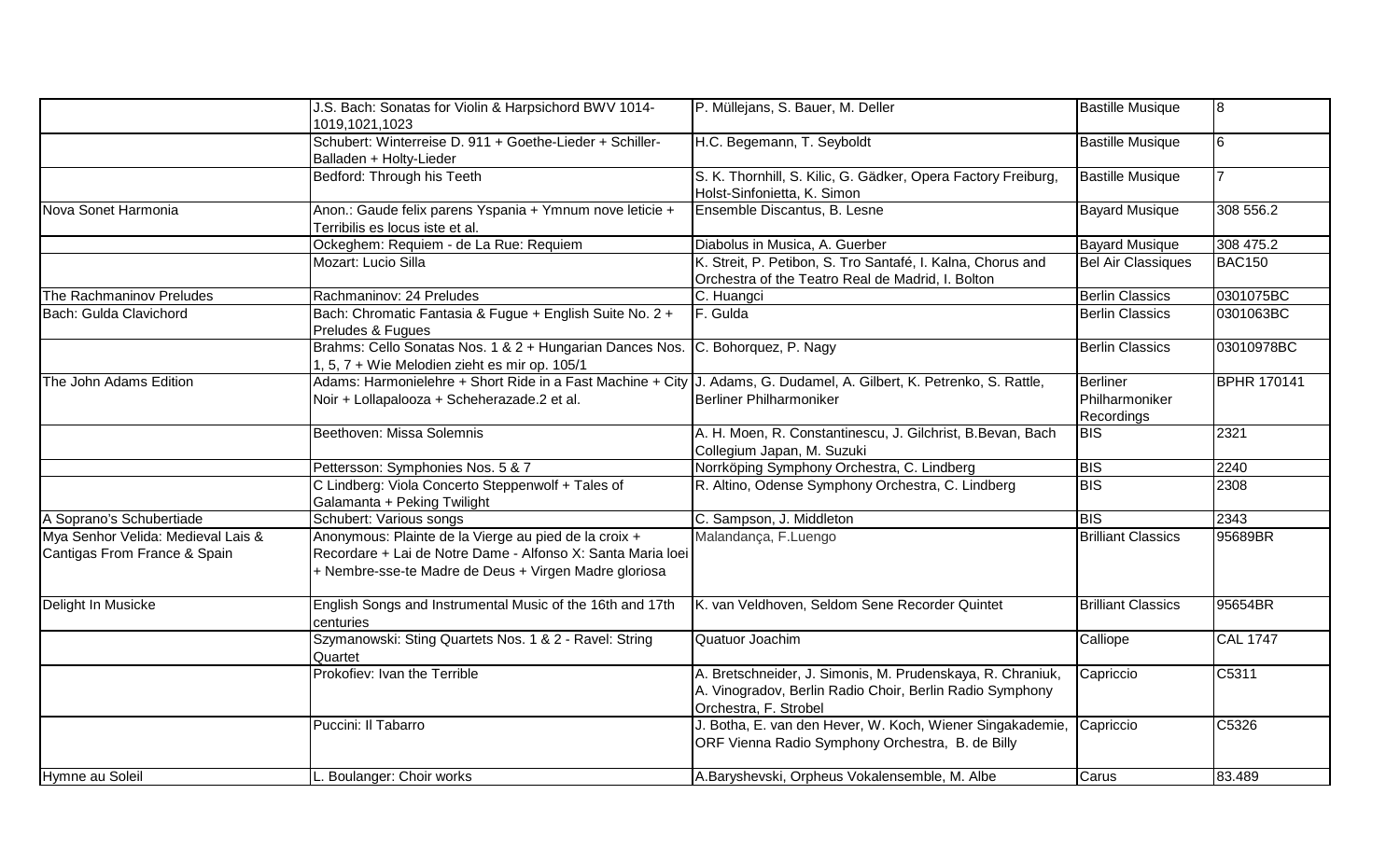|                                       | H. Schütz: Symphoniae Sacrae II                                                                                                                                         | D. Mields, I. Schicketanz, D. Erler, G. Poplutz, T. Mäthger, F. Carus                                                                                       |                           | 83.274           |
|---------------------------------------|-------------------------------------------------------------------------------------------------------------------------------------------------------------------------|-------------------------------------------------------------------------------------------------------------------------------------------------------------|---------------------------|------------------|
|                                       |                                                                                                                                                                         | Schwandtke, F. Rumpf, H.-Ch. Rademann                                                                                                                       |                           |                  |
| Complete Piano Trios vol. 2           | Beethoven: Piano Trios Op. 1/2 & Op 36 + Allegretto                                                                                                                     | Van Baerle Trio                                                                                                                                             | <b>Challenge Classics</b> | CC72778          |
|                                       | Gipps: Symphonies Nos. 2 + 4 + Song for Orchestra + Knight BBC National Orchestra of Wales, R. Gamba<br>in Armour                                                       |                                                                                                                                                             | Chandos                   | <b>CHAN20078</b> |
|                                       | Adams: Absolute Jest + Naive and Sentimental Music                                                                                                                      | Doric String Quartet, Royal Scottish National Orchestra,<br>P.Oundjian                                                                                      | Chandos                   | <b>CHSA 5199</b> |
|                                       | Vivaldi: The Four Seasons                                                                                                                                               | R. Podger, Brecon Baroque                                                                                                                                   | <b>Channel Classics</b>   | CCSLP6918        |
|                                       | Praetorius: La Messe de Noël                                                                                                                                            | Les Pages et les Chantres du Centre de musique baroque de Château de<br>Versailles & Gabrieli Consort & Players, P.McCreesh                                 | Versailles Spectacles     | <b>CVS003</b>    |
|                                       | Paderewski: Piano Sonata Op. 21 + various miniatures                                                                                                                    | K. Kenner                                                                                                                                                   | Chopin Institute          | NIFCCD 057       |
|                                       | Marenzio: Il pastor fido                                                                                                                                                | La Pedrina, F. S. Pedrini                                                                                                                                   | Claves                    | 1814             |
| Improvisations                        | Zefiro Spira: Italian Renaissance Frottole & Bisan - Caprioli - Jublin - Kieffer - Tromboncino - Verdelot                                                               | G. Jublin, P. Kieffer                                                                                                                                       | Claves                    | 1803             |
| 17th Century Sacred Music in Wrocław  | Pacelli - Jarzebski - Zielenski - B. Marini - Bollius - Lilius -<br>Valentini - P. Schäffer - Zeutschner - Scacchi - Legrenzi -<br>Bütner - Merula - Buchner - M. Mayer | Concerto Palatino, Gli Angeli Geneve, Wrocław Baroque<br>Orchestra, S. MacLeod                                                                              | Claves                    | 1805             |
|                                       | Bloch: Sonatas for Violin & Piano Nos. 1 & 2, Piano Sonata                                                                                                              | N. Stark, C. Pescia                                                                                                                                         | Claves                    | 1705             |
|                                       | Shostakovich: Piano Trios + Violin Sonata                                                                                                                               | I. Gringolts, D. Haefliger, G. Vonsattel                                                                                                                    | Claves                    | 1817             |
|                                       | Khatchaturian: Cello Concerto + Penderecki: Cello Concerto<br>No. 2                                                                                                     | A.Siranossian, Sinfonia Varsovia, A.Klocek                                                                                                                  | Claves                    | 1802             |
|                                       | Korngold: Violin Concerto - Mozart: Violin Concerto No. 5                                                                                                               | C. Goulding, Berner Symphonieorchester, K.J.Edusei                                                                                                          | Claves                    | 1808             |
|                                       | Cerha: Sextet + Quintet + Trio                                                                                                                                          | <b>Swiss Chamber Soloists</b>                                                                                                                               | Claves                    | 1816             |
|                                       | Nijinsky - A Ballet by John Neumeier                                                                                                                                    | Hamburg Ballet, A.Riabko, A.Lauderer, C.Jung, L.Riggins,<br>A.Trusch, C.Agüero                                                                              | C-Major                   | 744208           |
|                                       | Wagner: Tristan und Isolde                                                                                                                                              | P. Hofmann, H.Behrens, Chor und Symphonieorchester des<br>Bayerischen Rundfunks, L. Bernstein                                                               | C-Major                   | 746208           |
| Maria Callas - Magic Moments of Music | Film by H. Preusse                                                                                                                                                      | M.Callas, R.Cioni, T.Gobbi, Orchestra of the Royal Opera<br>House, C.F.Cillario                                                                             | C-Major                   | 745008           |
| Birgit Nilsson - A League of Her Own  | Film by T. Voigt & W. Wunderlich                                                                                                                                        | B. Nilsson & various                                                                                                                                        | C-Major                   | 800008           |
|                                       | Paganini: 24 Caprices                                                                                                                                                   | L. Jacobs                                                                                                                                                   | Cobra Records             | 0064             |
|                                       | Mozart: Piano Concertos Nos. 12 & 9                                                                                                                                     | A. Bacchetti, Orchestra del Carlo Felice, F. Luisi                                                                                                          | <b>Concerto Classics</b>  | 2106             |
|                                       | Verdi: Un Giorno di Regno                                                                                                                                               | G. Abuladze, D. Fersini, V. Wilson, E. Jansson, G. Talamo, D. Coviello Classics<br>Steffens, Czech Philoharmonic Choir Brno, Cappella Aquileia,<br>M. Bosch |                           | 91802            |
| Orpheus                               | Johnson - Draghi- Green - Byrd - Voigtländer - Peri,<br>Kindermann - Rasi - Monteverdi - Rossi - Campion - Purcell -<br>Belli - Trabaci - Francisque - Steffens         | J. Prégardien, Teatro del Mondo, A. Küppers                                                                                                                 | <b>CDO</b>                | 555168-2         |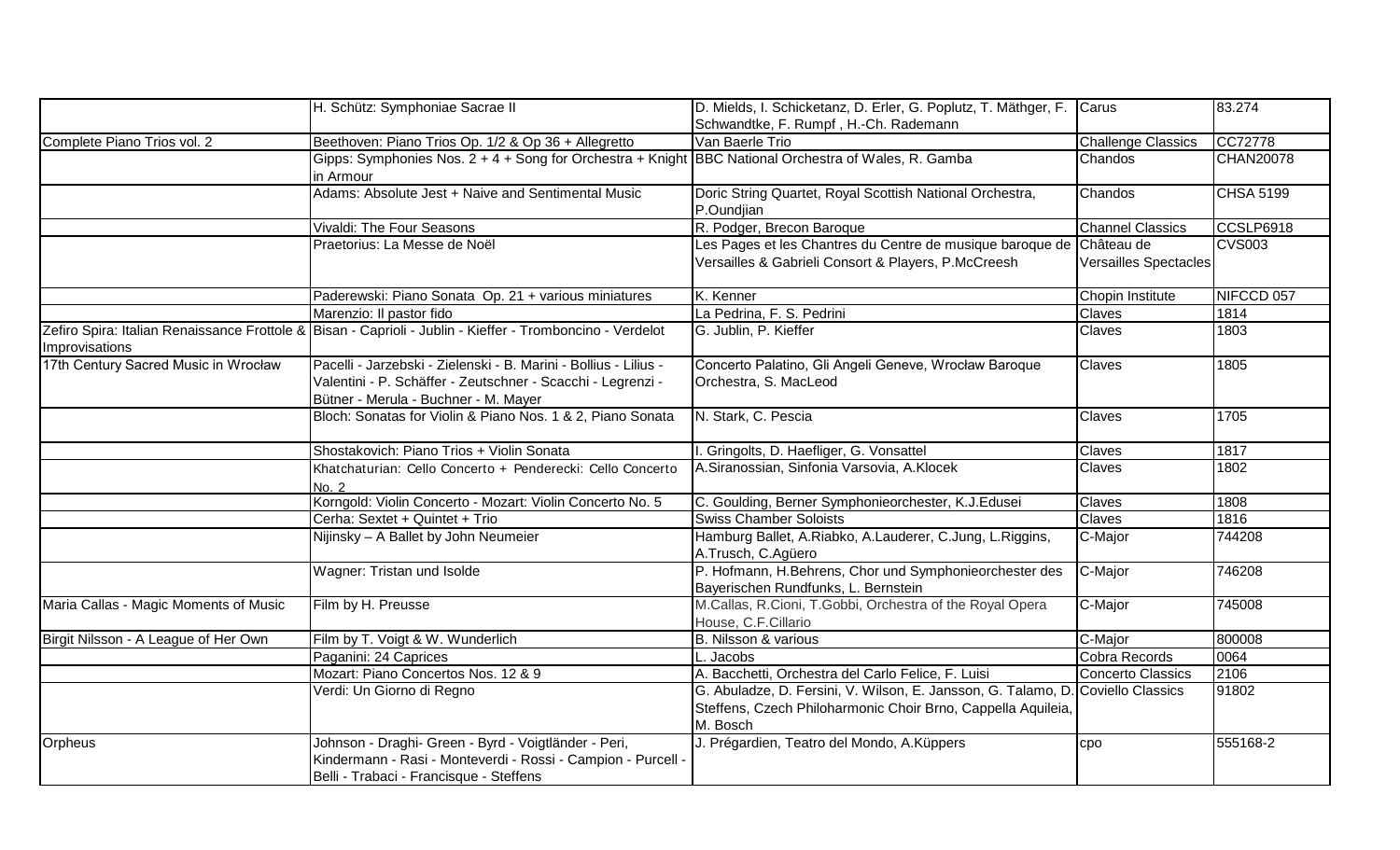|                                  | M.Haydn: Die Wahrheit der Natur                                                                                                                                                                                                        | M.Kiener, A.Gramer, L.Ferencz, Salzburger Hofmusik,<br>W.Brunner                                                          | cpo                    | 5550322         |
|----------------------------------|----------------------------------------------------------------------------------------------------------------------------------------------------------------------------------------------------------------------------------------|---------------------------------------------------------------------------------------------------------------------------|------------------------|-----------------|
|                                  | Khachaturian: Piano Concerto + Concerto-Rhapsody                                                                                                                                                                                       | S.Simonian, Staatsorchester Rheinische Philharmonie,<br>D.Raiskin                                                         | cpo                    | 7779182         |
|                                  | Strauss: Violin Concerto + Aus Italien                                                                                                                                                                                                 | R. Kowalski, OSI, M. Poschner                                                                                             | cpo                    | 555126          |
|                                  | Adams: John's Book of Alleged Dances + China Gates +<br>American Berserk + Road Movies + Hallelujah Junction                                                                                                                           | L.-N. Gruber, A. Heß, J. Brockmann, M. Hablitzel, M.<br>Stockhausen, H. Groschopp                                         | Cragg Foundation       | CF 003          |
| The Ear of Theodoor van Loon     | Soriano - Quagliati - Anerio - Mazzocchi - de Ghersem - A<br>Kempis-Philips                                                                                                                                                            | Huelgas Ensemble, P.van Nevel                                                                                             | Cyprès                 | <b>CYP 1679</b> |
|                                  | Porpora: Germanico in Germania                                                                                                                                                                                                         | M. E. Cencic, J. Lezhneva, M.-E. Nesi, J. Sancho et al.,<br>Capella Cracoviensis, J. T. Adamus                            | Decca                  | 483 1523        |
|                                  | Porpora: Opera Arias                                                                                                                                                                                                                   | M. E. Cencic, Armonia Atenea, G. Petrou                                                                                   | Decca                  | 4833235         |
|                                  | Vivaldi: Gloria + Nisi Dominus + Nulla in Mundo Pax Sincera                                                                                                                                                                            | J. Lezhneva, F. Fagioli, Coro della Radiotelevisione Svizzera,<br>I Barocchisti, D. Fasolis                               | Decca                  | 4833874         |
|                                  | Verdi: Arias                                                                                                                                                                                                                           | J.Calleja, Orquestra de la comunitat valenciana, R. Tebar                                                                 | Decca                  | 4831539         |
|                                  | Bernstein: A Quiet Place                                                                                                                                                                                                               | C.Boyle, J.Kaiser, G.Bintner, D.Blechter, M.Skille, OSM<br>Chorus, Orchestre symphonique de Montréal, K.Nagano            | Decca                  | 4833895         |
|                                  | Stravinsky: Chant funèbre + Feu d'ártifice + Le Sacre du<br>printemps + The Faun and the Shepherdess                                                                                                                                   | S. Koch, Lucerne Festival Orchestra, R. Chailly                                                                           | Decca                  | 4832562         |
|                                  | Janacek: Glagolitic Mass + Sinofniett + Taras Bulba +<br>Fidder's Child                                                                                                                                                                | H.Gerzmava, A.Bárta, S.Neill, J.Martiník, V.Hajnova, Prague<br>Philharmonic Choir, Czech Philharmonic, J.Belohlavek       | Decca                  | 4834080         |
| Javier Camarena - Contrabandista | M. Garcia - Rossini - Zingarelli                                                                                                                                                                                                       | Les Musiciens du Prince, G. Capuano                                                                                       | Decca                  | 4833958         |
| A Lost World                     | Schubert                                                                                                                                                                                                                               | S. Phillips, Shenyang, B. Zeger                                                                                           | <b>Delos</b>           | <b>DE3544</b>   |
| Music for Viola and Piano        | Bloch: Suite for Viola and Piano + Suite for Viola Solo + Suite P. Neubauer, M. Garrett<br>Hébraïque + Meditation + Processional                                                                                                       |                                                                                                                           | <b>Delos</b>           | <b>DE3498</b>   |
|                                  | Nielsen: Clarinet Concerto + Six Humorous Bagatelles +<br>Fantasy for clarinet and piano + Fantasy Pieces + Serenata<br>in vino                                                                                                        | D. Shifrin, R. Reynolds, W. Purvis, J. Greeney, B. Hoffman, T. Delos<br>Arm, J. Frautschi, M. Marica, C. Daily, Y. Yontov |                        | <b>DE3527</b>   |
|                                  | Szymanowski: Masques Op. 34 + Etudes Op. 4 + Etudes Op. C. Rosenberger<br>33 + Mazurkas Op. 62 + Mazurkas Op. 50                                                                                                                       |                                                                                                                           | <b>Delos</b>           | DE1635          |
|                                  | Handel: Arias                                                                                                                                                                                                                          | F. Fagioli, Z. Valova, Il Pomo d'Oro                                                                                      | Deutsche<br>Grammophon | 4797541         |
|                                  | Mozart: La Clemenza di Tito                                                                                                                                                                                                            | R.Villazón, M.Rebeka, J.DiDonato, RIAS Kammerchor,<br>Chamber Orchestra of Europe, Y.Nézet-Séguin                         | Deutsche<br>Grammophon | 4835210         |
| Home                             | Schubert: Arpeggione Sonata D. 821 + Nacht und Träume D.<br>827 - Schumann: Fantasiestücke op. 73 + Adagio & Allegro<br>op. 70 + Du bist wie eine Blume aus Myrthen op. 25 - Vali:<br>Persian Folk Songs + Soltani: Persian Fire Dance | K. Soltani, A. Pilsan                                                                                                     | Deutsche<br>Grammophon | 4798100         |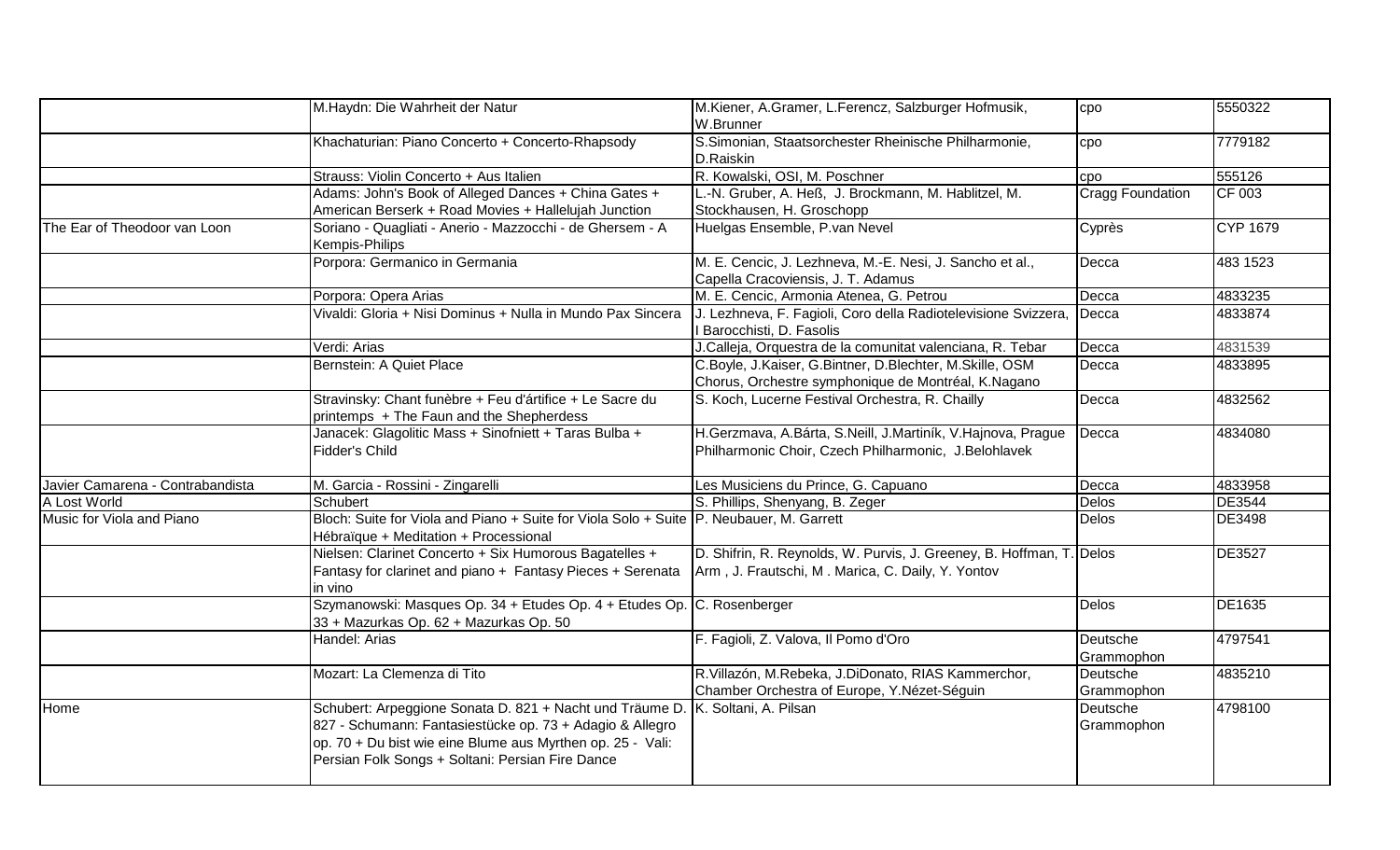| Prokofiev for Two                   | Prokofiev: Various works                                                                                         | M. Argerich, S. Babayan                                               | Deutsche          | 4799854     |
|-------------------------------------|------------------------------------------------------------------------------------------------------------------|-----------------------------------------------------------------------|-------------------|-------------|
|                                     |                                                                                                                  |                                                                       | Grammophon        |             |
| Visions of Prokofiev                | Prokofiev: Violin concertos Nos. 1 & 2 + various                                                                 | L. Batiashvili, Chamber Orchestra of Europe, Y. Nézet-Séguin Deutsche |                   | 4798529     |
|                                     |                                                                                                                  |                                                                       | Grammophon        |             |
| Destination Rachmaninov - Departure | Rachmaninov: Piano Concertos Nos. 2 & 4; J.S. Bach: Partita D. Trifonov, Philadelphia Orchestra, Y. Nézet-Séguin |                                                                       | Deutsche          | 4835362     |
|                                     | <b>BWV 1006</b>                                                                                                  |                                                                       | Grammophon        |             |
|                                     | Brahms: Symphonies Nos. 1-4                                                                                      | Staatskapelle Berlin, D. Barenboim                                    | Deutsche          | 4835251     |
|                                     |                                                                                                                  |                                                                       | Grammophon        |             |
|                                     | Shostakovich: Symphonies Nos. 4 & 11                                                                             | Boston Symphony Orchestra, A. Nelsons                                 | Deutsche          | 4835220     |
|                                     |                                                                                                                  |                                                                       | Grammophon        |             |
|                                     | Bernstein: Symphony No. 2                                                                                        | K. Zimerman, Berliner Philharmoniker, S. Rattle                       | Deutsche          | 4835539     |
|                                     |                                                                                                                  |                                                                       | Grammophon        |             |
|                                     | Bruckner: Symphony No. 7 - R. Wagner: Siegfried's Funeral                                                        | Leipzig Gewandhaus Orchestra, A. Nelsons                              | Deutsche          | 4798494     |
|                                     | March                                                                                                            |                                                                       | Grammophon        |             |
|                                     | Wagner: Die Meistersinger von Nürnberg                                                                           | M. Volle, K. F. Vogt, J. M. Kränzle, A. Schwanewilms, D.              | Deutsche          | 735450      |
|                                     |                                                                                                                  | Behle, W. Lehmkuhl, G. Groissböck, Bayreuth Festival, Ph.             | Grammophon        |             |
|                                     |                                                                                                                  | Jordan                                                                |                   |             |
| Clair de Lune                       | Debussy - Fauré - Ravel                                                                                          | M. Pressler                                                           | Deutsche          | 4798756     |
|                                     |                                                                                                                  |                                                                       | Grammophon        |             |
|                                     | Beethoven: Piano sonatas Nos. 14 & 29                                                                            | M.Perahia                                                             | Deutsche          | 4798353     |
|                                     |                                                                                                                  |                                                                       | Grammophon        |             |
| Concerti Napoletani per Mandolino   | Paisiello - Giuliano - Caudioso - Cecere: Concerti per                                                           | Artemandoline                                                         | Deutsche Harmonia | 19075841512 |
|                                     | mandolino                                                                                                        |                                                                       | Mundi             |             |
|                                     | Zimmermann: 3 Symphonies                                                                                         | L'Arte del Mondo, W. Ehrhardt                                         | Deutsche Harmonia | 19075851632 |
|                                     |                                                                                                                  |                                                                       | Mundi             |             |
| Small gifts                         | J. S. Bach: Jesus schläft, was soll ich hoffen? + Brandenburg   A. Scholl, Ensemble 1700, D. Oberländer          |                                                                       | Deutsche Harmonia | 88985428392 |
|                                     | Concerto No. 4 + Vergnügte Ruh, beliebte Seelenlust +                                                            |                                                                       | Mundi             |             |
|                                     | Concerto for fourth flute, strings and basso continuo +                                                          |                                                                       |                   |             |
|                                     | Himmelskonig, sei willkommen + Brandenburg Concerto No.                                                          |                                                                       |                   |             |
|                                     | 2 + Preise, Jerusalem, Den Herrn + Herz und Mund und Tat                                                         |                                                                       |                   |             |
|                                     | und Leben                                                                                                        |                                                                       |                   |             |
|                                     | Nowowiejski: Symphonies Nos. 2 & 3                                                                               | Poznan Philharmonic, L. Borowicz                                      | <b>Dux</b>        | 1446        |
|                                     | Piatti: 12 Caprices + Capriccio op. 25 + Elegia per la morte di   A. Wrobel, E. Piwkowska-Wrobel, A. Wrobel      |                                                                       | <b>Dux</b>        | 1281        |
|                                     | Anton Rubinstein + Serenata italiana per 3 violoncelli                                                           |                                                                       |                   |             |
|                                     | Weinberg: The Passenger                                                                                          | N. Karlova, S. Starodubov, O. Tenyakova, E. Neyzhmak,                 | <b>Dux</b>        | 8387        |
|                                     |                                                                                                                  | Orchestra of the Ekaterinburg Opera and Ballet Theatre, O.            |                   |             |
|                                     |                                                                                                                  | von Dohnanyi                                                          |                   |             |
| Saudade                             | Tchaikovsky: Piano Sonata Op. 37 - Shostakovich: Piano                                                           | E. Leonskaja                                                          | eaSonus           | EAS29330    |
|                                     | Sonata No. 2 - Rachmaninov: Preludes Op. 3 No. 2, Op. 32                                                         |                                                                       |                   |             |
|                                     | No. 12 & Op. 23 No. 6 + Elegie Op. 3 No. 1                                                                       |                                                                       |                   |             |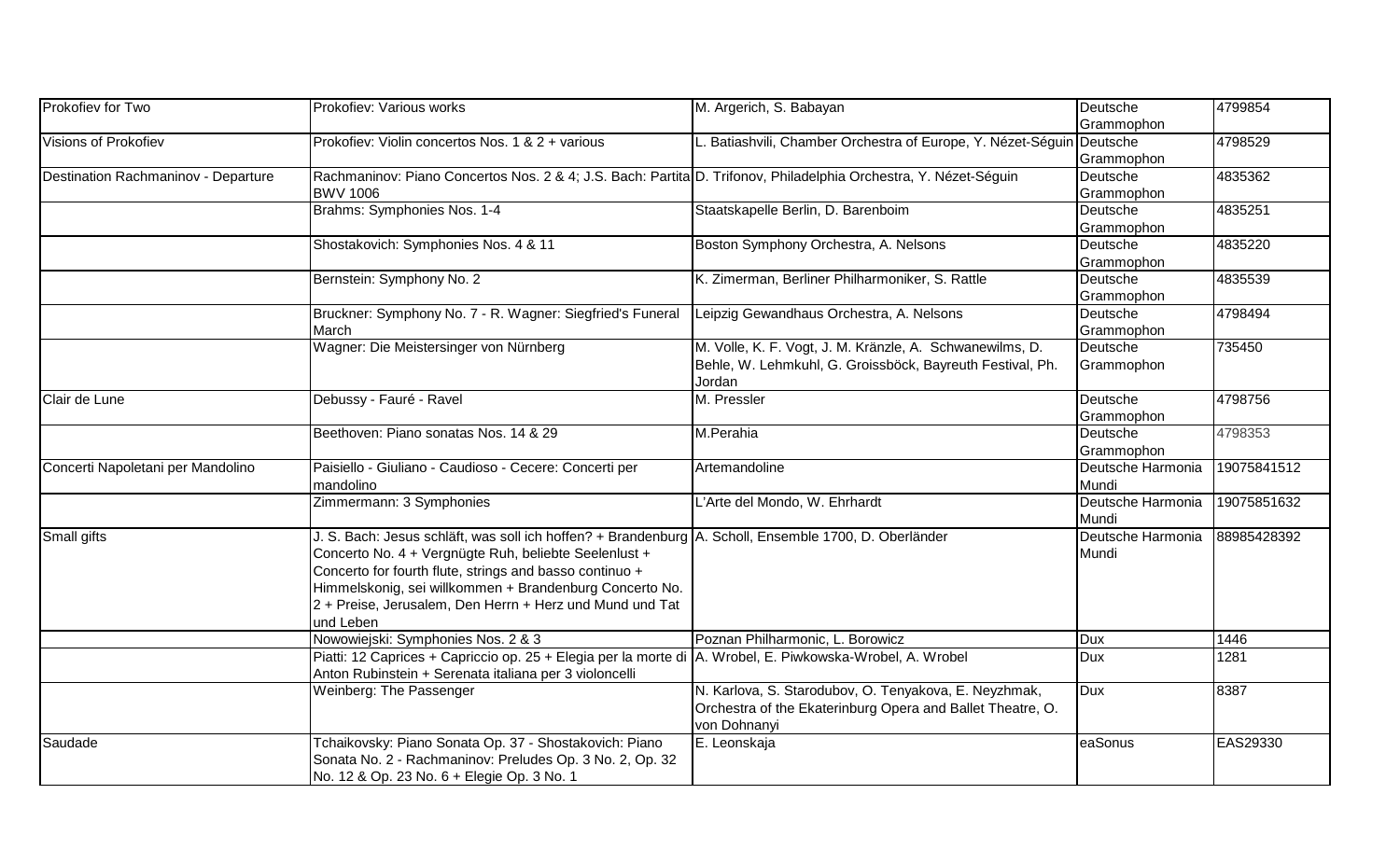|                                             | Franck: Violin Sonata - Ravel: Violin Sonata - Ligeti: Duo -                                                            | Duo Gazzana                                                                                   | <b>ECM</b>               | 4816781         |
|---------------------------------------------|-------------------------------------------------------------------------------------------------------------------------|-----------------------------------------------------------------------------------------------|--------------------------|-----------------|
|                                             | Messiaen: Theme and Variations<br>Pärt: Symphonies Nos. 1-4                                                             |                                                                                               | <b>ECM</b>               | 4816802         |
|                                             | Widmann: Arche                                                                                                          | NFM Wroclaw Philharmonic, T. Kaljuste<br>M. Petersen, T. Bauer, G. Böer, J. Plathe, B. Özden, | <b>ECM</b>               | 2605 06         |
|                                             |                                                                                                                         | <b>K.</b><br>I.Apkalna, Philharmonisches Staatsorchester Hamburg,                             |                          |                 |
|                                             |                                                                                                                         | Nagano                                                                                        |                          |                 |
| Per il Cembalo Solo                         | J. Haydn: Partita Hob. XVI:6 'Divertimento per il cembalo                                                               | P. Gallon                                                                                     | Enclade                  | <b>ECL 1701</b> |
|                                             | Solo' + 'Geistlisches Lied' Hob. XXVIa:17 + Sonata per                                                                  |                                                                                               |                          |                 |
|                                             | Clavicembalo Hob. XVI:27 + Divertimento Hob. XVI:12 +                                                                   |                                                                                               |                          |                 |
|                                             |                                                                                                                         |                                                                                               |                          |                 |
|                                             | Sonata per Cembalo 'a Principe Niccolo Esterhazy' Op. 13                                                                |                                                                                               |                          |                 |
|                                             | Hob. XVI:24 + Capriccio Hob. XVII:1 'Acht Sauschneider                                                                  |                                                                                               |                          |                 |
|                                             | müssen seyn' + Auf mein Vaters Grab" Hob. XXVIa:24                                                                      |                                                                                               |                          |                 |
| <b>Miroirs</b>                              | Gounod - Massenet - Puccini - Steibelt - Rossini - Mozart - R. E. Dreisig, Orchestre National Montpellier, M.Schönwandt |                                                                                               | Erato                    | 9029563413      |
|                                             | <b>Strauss</b>                                                                                                          |                                                                                               |                          |                 |
| Into the Fire                               | R. Strauss - Lekeu - Debussy - Heggie                                                                                   | J. DiDonato, Brentano Quartet                                                                 | Erato                    | 9029564219      |
| <b>Mirages</b>                              | Messager - Debussy - Delibes - Stravinsky - Berlioz -<br>Massenet etc                                                   | S. Devieilhe, A. Tharaud, Les Siècles, F.-X. Roth                                             | Erato                    | 9029576772      |
|                                             | Gluck: Orfeo ed Euridice                                                                                                | P. Jaroussky, A. Forsythe, E. Baráth, Coro della                                              | Erato                    | 9029570794      |
|                                             |                                                                                                                         | Radiotelevisione Svizzera, I Barocchisti, D. Fasolis                                          |                          |                 |
|                                             | Berlioz: Les Troyens                                                                                                    | J. DiDonato, M. Spyres, M-N. Lemieux, M. Crebassa,                                            | Erato                    | 9029576220      |
|                                             |                                                                                                                         | Orchestre et Choeur philharmonique de Strasbourg,                                             |                          |                 |
|                                             |                                                                                                                         | Badischer Staatsopernchor, Choeur de l'Opéra du Rhin,                                         |                          |                 |
|                                             |                                                                                                                         | J.Nelson                                                                                      |                          |                 |
|                                             | Bartok: Violin Concertos Nos. 1 & 2                                                                                     | R. Capuçon, London Symphony Orchestra, F-X. Roth                                              | Erato                    | 9029570807      |
|                                             | Debussy: La Mer + Images                                                                                                | Orchestre National de France, E. Krivine                                                      | Erato                    | 9029568704      |
|                                             | Saint-Saëns: Piano Concertos Nos. 2 & 5 + Etudes op. 52/2                                                               | B. Chamayou, Orchestre National de France, E. Krivine                                         | Erato                    | 9029563426      |
|                                             | & 6 + op. 111/1 & 4 + Mazurka op. 66/3 + Allegro                                                                        |                                                                                               |                          |                 |
|                                             | appassionato op. 70 + Valse nonchalante op. 110                                                                         |                                                                                               |                          |                 |
| The Making of a Musician                    | Various composers                                                                                                       | M. Dalberto + various artists                                                                 | Erato                    | 9029561208      |
| Fons Luminis. Codex las Huelgas             | Various anonymous works                                                                                                 | Ensemble Gilles Binchois, D. Vellard                                                          | <b>Evidence Classics</b> | EVCD051         |
|                                             | Schubert: Symphony No. 9                                                                                                | KlangVerwaltung, E. zu Guttenberg                                                             | Farao                    | S108097         |
|                                             | Prokofiev: Piano Sonata - Ravel: Gaspard de la Nuit,                                                                    | Bibileshvili                                                                                  | Farao                    | B 108099        |
|                                             | Sibelius: Piano works - Bartok: Sonata                                                                                  |                                                                                               |                          |                 |
| Emil Gilels: The Unreleased Recitals at the | Beethoven - Brahms - Schumann - Prokofiev - Liszt - Chopin - E. Gilels                                                  |                                                                                               | Fondamenta               | FON-1803032     |
| Concertgebouw                               | Mozart - Scriabin - Ravel - J.S. Bach                                                                                   |                                                                                               |                          |                 |
| Die Einsiedelei                             | Schubert: Complete Choral Works for Male Voices, vol. 4                                                                 | C. Prégardien, T. Hoppstock, A. Frese, Camerata Musica                                        | Genuin                   | 18616           |
|                                             |                                                                                                                         | Limburg, J. Schumacher                                                                        |                          |                 |
|                                             | Shostakovich: String Quartet No. 8 - Schubert: String Quartet Aris Quartett                                             |                                                                                               | Genuin                   | GEN18617        |
|                                             | D 810                                                                                                                   |                                                                                               |                          |                 |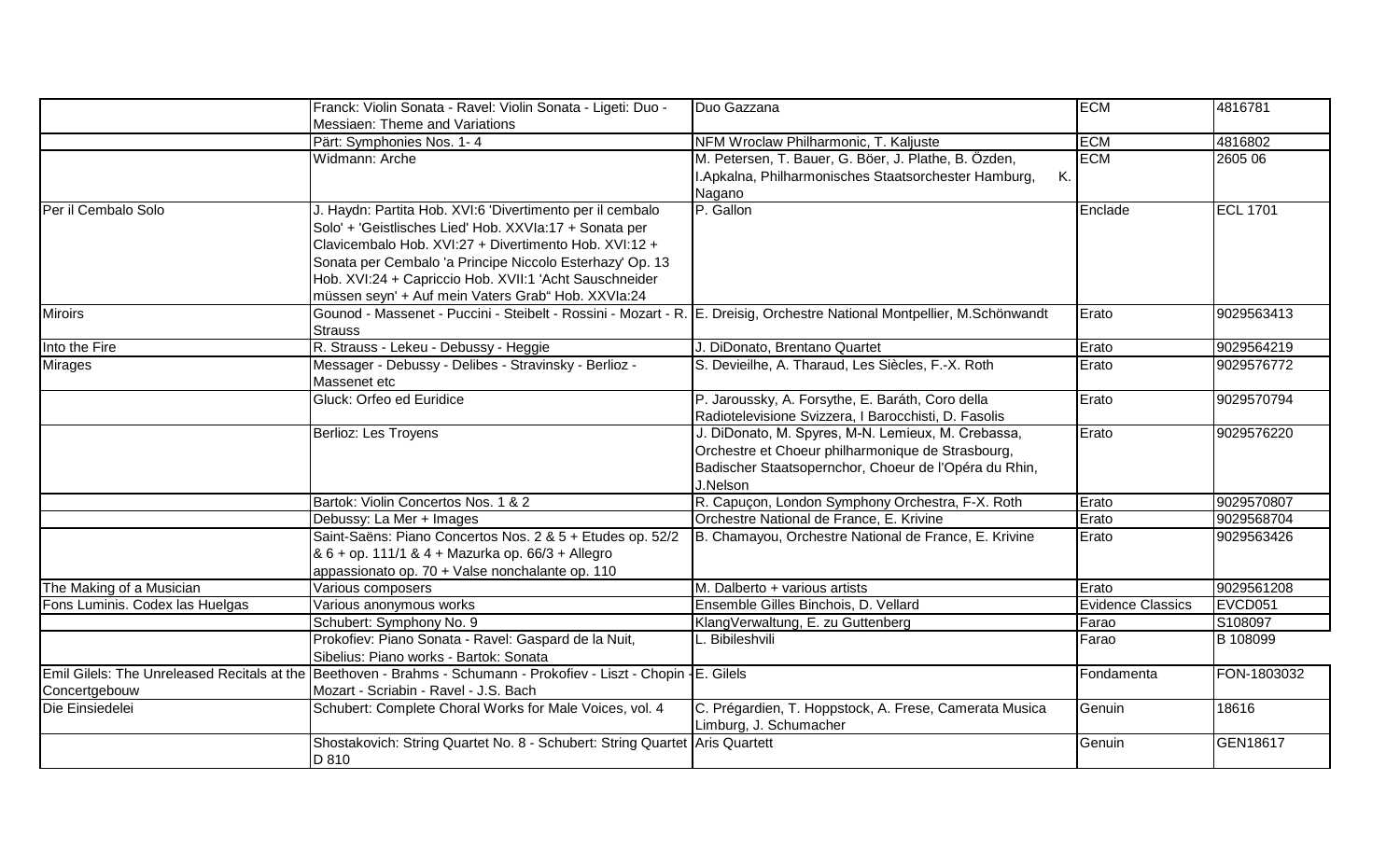| Air                         | Vignery: Horn Sonata - Salonen: Concert Etude - R.Strauss:<br>Andante - Widmann: Air for Horn solo - F. Strauss:<br>Empfindungen am Meere - Hindemith: Horn Sonata                                                                                                                                   | T. Höfs, A. Nikami                                                                                                                | Genuin                           | GEN18615               |
|-----------------------------|------------------------------------------------------------------------------------------------------------------------------------------------------------------------------------------------------------------------------------------------------------------------------------------------------|-----------------------------------------------------------------------------------------------------------------------------------|----------------------------------|------------------------|
| The Golden Age - Cello 1925 | Hindemith: Kammermusik No. 3 - Ibert: Concerto for Cello &<br>Wind Instruments - Toch: Cello Concerto - Martinů:<br>Concertino for Cello, Winds, Percussion & Piano                                                                                                                                  | Ch.Heesch, Eroica Berlin, J.Lehmann                                                                                               | Genuin                           | GEN18613               |
| <b>Starved Dog</b>          | Cipriano de Rore: Portrait of the Artist as a Rore: L'ineffabil bontà del Redentore + Era il bel viso suo<br>qual'esser suole + Convien ch'ovunque sua sempre cortese<br>+ Come la notte ogni fiammella è viva - Verdelot: Queste non<br>son più lagrime - Morlaye: Non son io che pai' in viso etc. | L.C.Trulls, F.Rycker, Graindelavoix, B.Schmelzer                                                                                  | Glossa                           | GCDP32114              |
| Songs of Consolation        | Boethius: Carmina qui quondam + Heu, quam praecipiti +<br>Tunc me discussa et al.                                                                                                                                                                                                                    | Sequentia (B. Bagby, H. Marti, N. Rodenkirchen)                                                                                   | Glossa                           | GCD 922518             |
| The Gasparini Album         | Gasparini: Astianatte + L'oracolo del fato + Il Ciro + Il Bajazet R.Invernizzi, Auser Musici, C.Ipata<br>+ Engelberta + Tamerlano etc.                                                                                                                                                               |                                                                                                                                   | Glossa                           | GCD922905              |
|                             | Rameau: Naïs                                                                                                                                                                                                                                                                                         | C. Santon-Jeffery, R. Van Mechelen, F. Sempey, T. Dolié, M. Glossa<br>Nunez-Camelino, Purcell Choir, Orfeo Orchestra, G. Vashegyi |                                  | GCD 924003             |
|                             | Janacek: String Quartets                                                                                                                                                                                                                                                                             | <b>Acies Quartett</b>                                                                                                             | Gramola                          | GRAM99002              |
|                             | J.S. Bach: Violin Concertos BWV 1041, 1042, 1052                                                                                                                                                                                                                                                     | Berliner Barock Solisten, F.P. Zimmermann                                                                                         | Hänssler Classic                 | 17046                  |
| <b>Dichterliebe</b>         | Beethoven: An die ferne Geliebte - Schumann: Der arme<br>Peter + Dichterliebe + Mondnacht - Wolf: Liederstrauss                                                                                                                                                                                      | B. Bruns, K. Theill                                                                                                               | Hänssler Classic                 | <b>HC18025</b>         |
|                             | Tchaikovsky: Variations on a Rococo Theme + Andante<br>Cantabile - Gulda: Concerto for cello and windband                                                                                                                                                                                            | J.Spahn, Orchestra Academy of Bayerisches<br>Staatsorchester, S.Frucht                                                            | Hänssler Classic                 | HC18016                |
|                             | Victoria: Tenebrae Responsories                                                                                                                                                                                                                                                                      | <b>Stile Antico</b>                                                                                                               | Harmonia Mundi                   | HMM 902272             |
| Dialogkantaten              | Bach: Cantatas BWV 32, 57, 49                                                                                                                                                                                                                                                                        | M. Volle, S. Karthäuser, Akademie für Alte Musik Berlin                                                                           | Harmonia Mundi                   | HMM902368              |
| <b>Enfers</b>               | Rameau - Rebel - Gluck<br>Bach: Mass in B minor                                                                                                                                                                                                                                                      | S. Degout, N. Courjal, Pygmalion, R. Pichon<br>K. Watson, T. Mead, R. Mechelen, A. Morsch, Les Arts<br>Florissants, W. Christie   | Harmonia Mundi<br>Harmonia Mundi | HMM90228<br>HMM8905294 |
| Perpetual Night             | Johnson - Lawes - Coprario - Ramsey - Lanier - Banster -<br>Jenkins - Webb - Hilton - Hart - Blow                                                                                                                                                                                                    | L. Richardot, Ensemble Correspondances, S. Daucé                                                                                  | Harmonia Mundi                   | HMM902269              |
| O lux beata Trinitas        | Britten - Chesnokov - Glinka - Grechaninov - MacMillan -<br>Rachmaninov - Stanford - Tchaikovsky                                                                                                                                                                                                     | Choir of Clare College Cambridge, G.Ross                                                                                          | Harmonia Mundi                   | HMM902270              |
| Inventions                  | Beethoven: String Quartets Nos. 1, 3, 4, 7, 12, 16 + Piano<br>Sonata Op. 14 No. 1 (arr.)                                                                                                                                                                                                             | <b>Cuarteto Casals</b>                                                                                                            | Harmonia Mundi                   | HMM90240002            |
|                             | Debussy: String Quartet - Ravel: String Quartet                                                                                                                                                                                                                                                      | Jerusalem Quartet                                                                                                                 | Harmonia Mundi                   | HMM902304              |
|                             | Ravel: Ma Mère l'Oye + Le tombeau de Couperin +<br>Shéhérazade                                                                                                                                                                                                                                       | Les Siècles, F.-X. Roth                                                                                                           | Harmonia Mundi                   | HMM 905281             |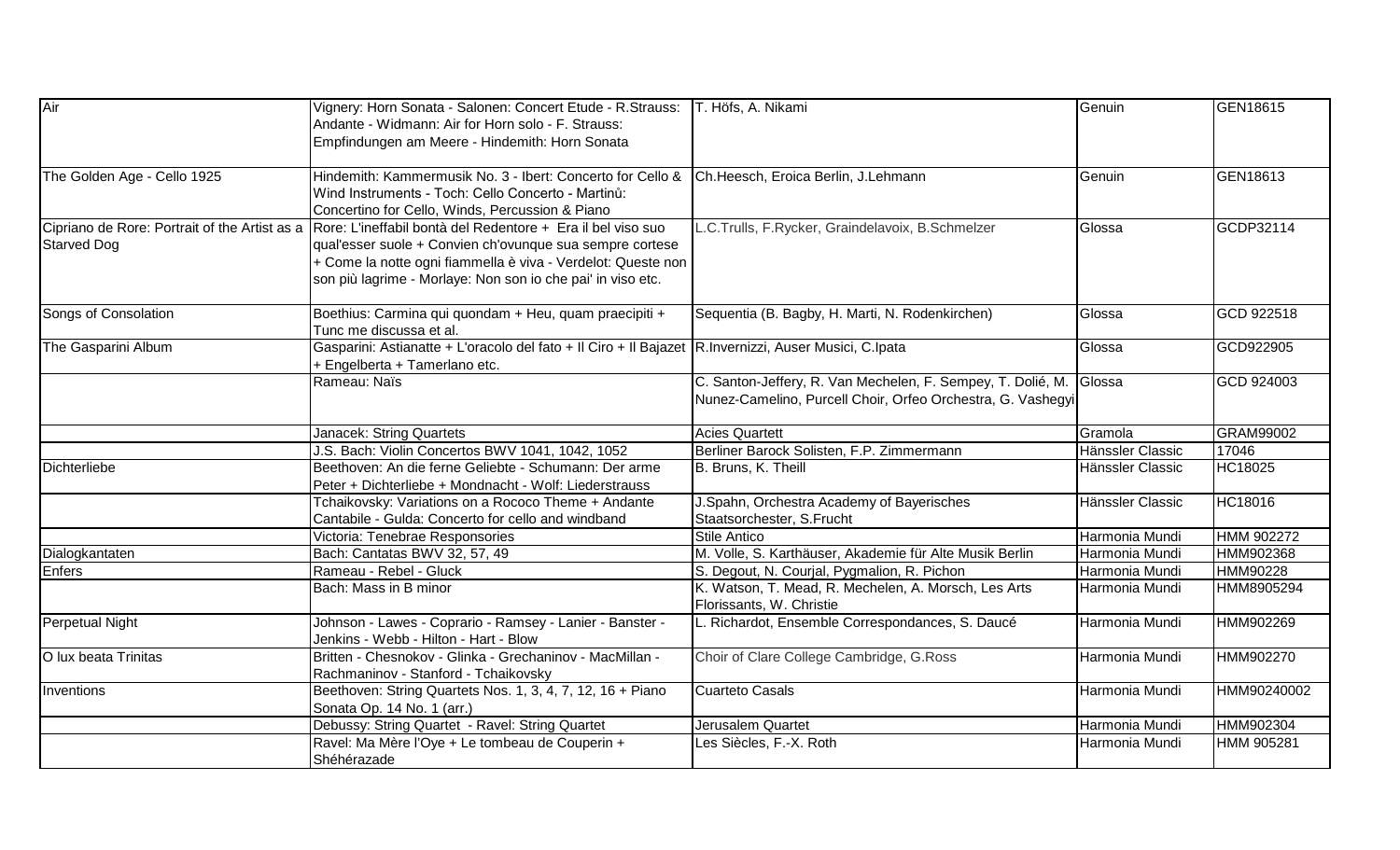|                                           | Bartok: Piano Concerto No. 3 + Concerto for Orchestra                                                                                                                                                                                                                                                                                                 | J. Perianes, Klavier, Münchner Philharmoniker,<br>$P_{\cdot}$<br>Heras-Casado                                                                                                                     | Harmonia Mundi | HMM902262       |
|-------------------------------------------|-------------------------------------------------------------------------------------------------------------------------------------------------------------------------------------------------------------------------------------------------------------------------------------------------------------------------------------------------------|---------------------------------------------------------------------------------------------------------------------------------------------------------------------------------------------------|----------------|-----------------|
|                                           | C. P. E. Bach: Cello Concertos Wq 170 & 172 + Sinfonia Wq J. G. Queyras, Ensemble Resonanz, R. Minasi<br>173                                                                                                                                                                                                                                          |                                                                                                                                                                                                   | Harmonia Mundi | HMM902331       |
|                                           | Berg: Wozzeck                                                                                                                                                                                                                                                                                                                                         | M.Goerne, A.Grigorian, J.Daszak, M.Peter, G.Siegel,<br>J.Larsen, F.Pappas, Wiener Philharmoniker, V.Jurowski,<br>W.Kentridge                                                                      | Harmonia Mundi | HMD980905354    |
|                                           | Berlioz: Symphonie Fantastique - Wagner: Overture &<br>Venusberg-Musik from Tannhäuser                                                                                                                                                                                                                                                                | Sinfonieorchester Wuppertal, J. Jones                                                                                                                                                             | hd-Klassik     | 3D-801801       |
| The Great Book of Flute Sonatas Vols. 1-7 | J. S. Bach - Haendel - C.P.E. Bach - Mozart - Donizetti -<br>Kuhlau - Reinecke - Karg-Elert - Devienne - Gaubert -<br>Mouquet - Pierné - Poulenc - Jongen - Pilati - Pijper - Ravel -<br>Lajtha - Taktakishvili - Denisov - Prokofiev - Schulhoff -<br>Martinu - Feld - Muczynski - Liebermann - Bowen - Dubois -<br>Andriessen - Jolivet - Hindemith | G. Ittzes, A. Newman, A. Szilasi, P. Nagy, J. Gabor,<br>B.<br>Vitalyos                                                                                                                            | Hungaroton     | HCD 32773-79    |
| Fortune's Child                           | Machaut: Gais et jolis + Dous amis, oy mon complaint +<br>Dame, je vueil endurer et al.                                                                                                                                                                                                                                                               | The Orlando Consort                                                                                                                                                                               | Hyperion       | CDA68195        |
|                                           | Beethoven: Piano Sonatas + Bagatelles + Variations +<br>Allegretto + Andante                                                                                                                                                                                                                                                                          | P. Kolesnikov                                                                                                                                                                                     | Hyperion       | CDA68237        |
| Mozart: Violin Sonatas Vol. 5             | Mozart: Violin sonatas K. 11, 12, 302, 380, 526, 570 +<br>Variations K. K374a                                                                                                                                                                                                                                                                         | A. Ibragimova, C. Tiberghien                                                                                                                                                                      | Hyperion       | CDA68175        |
|                                           | Dussek: Piano Concertos op. 3, 14, 49                                                                                                                                                                                                                                                                                                                 | H. Shelley, Ulster Orchestra                                                                                                                                                                      | Hyperion       | CDA68211        |
|                                           | Chopin: Cello Sonata + Introduction and Polonaise Brillante -<br>Franchomme: Nocturne Op. 15/1 - Schubert: Arpeggione<br>Sonata                                                                                                                                                                                                                       | S. Isserlis, D. Varjon                                                                                                                                                                            | Hyperion       | CDA68227        |
| Pierre Monteux Live Recordings            | Chausson - Debussy - Brahms - Franck - Haydn - d'Indy -<br><b>Berlioz</b>                                                                                                                                                                                                                                                                             | R. Casadesus, Z. Francescatti, P. Fournier, V. Tryon, BBC<br>Chorus, BBC Symphony Orchestra, Boston Symphony<br>Orchestra, Royal Philharmonic Orchestra, London Symphony<br>Orchestra, P. Monteux | ica classics   | <b>ICAC5150</b> |
|                                           | Albinoni - Arutunian - Bacri - Beffa - Chaynes - Fasch -<br>Haydn - Jolivet, L. Hertel - Hummel - Jevtic - Jolivet - Schmitt -<br>Loucheur - Luypaerts - Mozart - Planel - Neruda - Tartini -<br>Telemann - Tomasi - Torelli - Vejvanovskyio - Vivaldi +<br>various other                                                                             | E. Aubier & various artists                                                                                                                                                                       | Indésens       | <b>INDE 102</b> |
| Album d'un Voyageur                       | Grainger - Brahms - Schubert - Rachmaninov/Noack -<br>Szymanowski - Komitas - Janacek/Noack- Nin -<br>Martucci/Noack - Ladmirault/Noack                                                                                                                                                                                                               | F. Noack                                                                                                                                                                                          | La Dolce Volta | <b>LDV 43</b>   |
|                                           | J.S Bach: Das wohltemperierte Klavier                                                                                                                                                                                                                                                                                                                 | C. Pescia                                                                                                                                                                                         | La Dolce Volta | <b>LDV 381</b>  |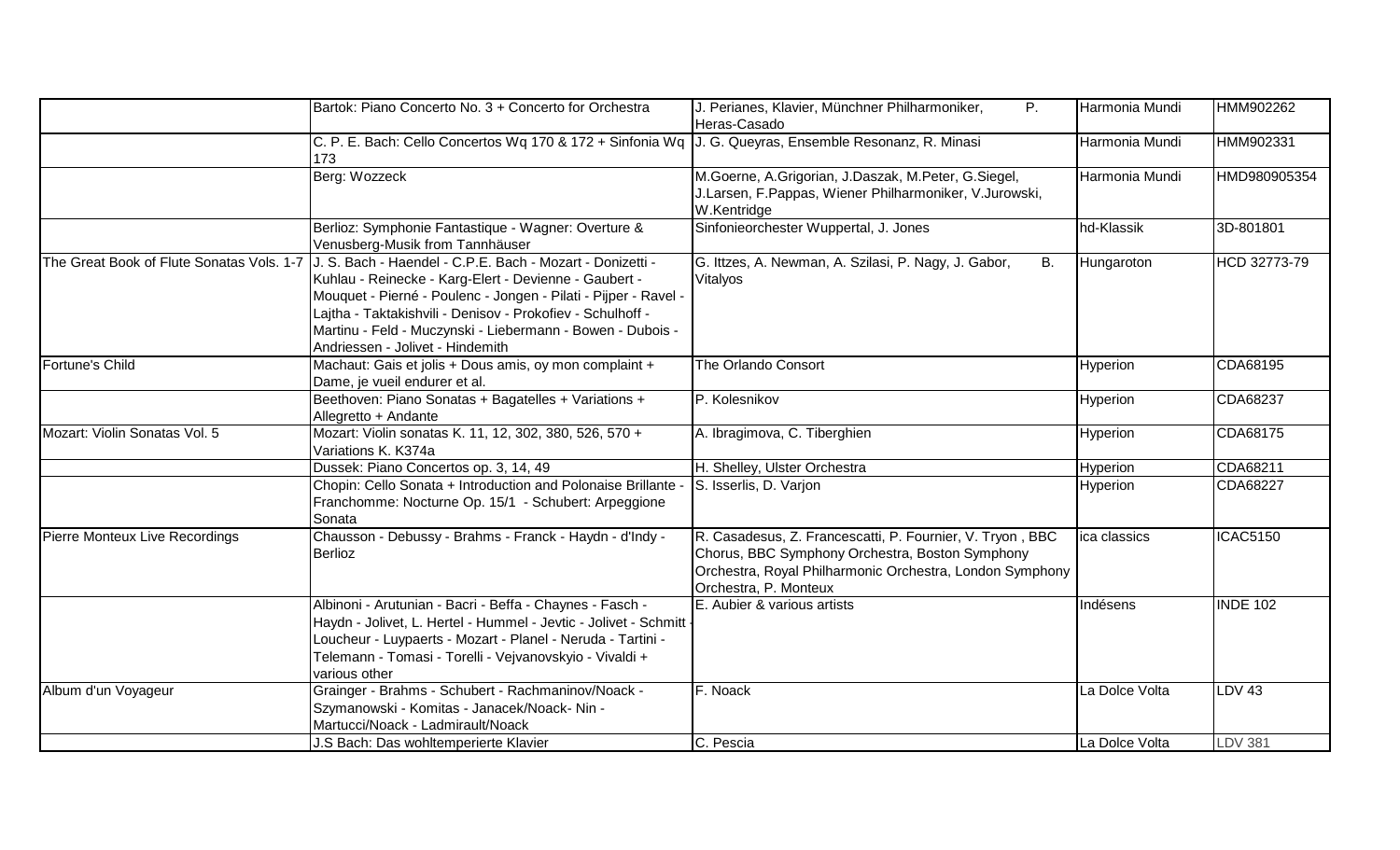|                                                                                         | Soler: Dixit Dominus + Magnificat a 8 + Incipit Lamentatio.<br>Aleph. Quomodo sedet + Largo + Salve, Regina a 5 +<br>Miserere a 8                                                      | La Grande Chapelle, A. Recasens                                                                                                                                                                                                                                                                                                                                                                                                            | Lauda                  | <b>LAU 018</b>       |
|-----------------------------------------------------------------------------------------|----------------------------------------------------------------------------------------------------------------------------------------------------------------------------------------|--------------------------------------------------------------------------------------------------------------------------------------------------------------------------------------------------------------------------------------------------------------------------------------------------------------------------------------------------------------------------------------------------------------------------------------------|------------------------|----------------------|
| The Dufay Spectacle                                                                     | Dufay: Ce jour de l'an + Vasilissa, Ergo Gaude + Entre vous,<br>gentils amoureux + Et pour certain et al.                                                                              | Gothic Voices, A. Lawrence-King                                                                                                                                                                                                                                                                                                                                                                                                            | Linn                   | <b>CKD568</b>        |
|                                                                                         | Bernstein: Wonderful Town                                                                                                                                                              | D.de Niese, A.Umphress, N.Gunn, London Symphony Chorus LSO Live<br>& Orchestra, S.Rattle                                                                                                                                                                                                                                                                                                                                                   |                        | LSO0813              |
|                                                                                         | Bruckner: Symphony No. 8 - Messiaen: Couleurs de la Cité<br>Céleste                                                                                                                    | P.-L. Aimard, London Symphony Orchestra, S. Rattle                                                                                                                                                                                                                                                                                                                                                                                         | <b>LSO Live</b>        | LSO3042              |
|                                                                                         | Rimsky-Korsakov: The Tale of Tsar Saltan                                                                                                                                               | E. Tsanga, R. Churilova, M. Vekua, A. Shagimuratova, E.<br>Vitman, Mariinsky Orchestra & Chorus, V. Gergiev                                                                                                                                                                                                                                                                                                                                | Mariinsky              | MAR0597              |
| Landmarks of Recorded Pianism Vol. 1                                                    | Beethoven - Brahms - Chopin - Liszt - Mendelssohn - Mozart<br>Rachmaninov - Scarlatti - Schoenberg - Stravinsky -<br>Tchaikovsky                                                       | 1D. Lipatti, J. Labor, I. Ellinson, M. Rosenthal, S. Hummel, I<br>Davis, L. Pouishnoff, A. Cortot, E. Nyiregyhazi, A. Chasins, V.<br>Horowitz, G. Novaes, London Symphony Orchestra, Little<br>Orchestra Society, A. Boult, T. Scherman                                                                                                                                                                                                    | <b>Marston Records</b> | 52073-2              |
| Complete Piano Works                                                                    | Rossini: Péchés de Viellesse, complete works for piano solo                                                                                                                            | S. Irmer                                                                                                                                                                                                                                                                                                                                                                                                                                   | <b>MDG</b>             | 618 2098-2           |
|                                                                                         | <b>Mozart: Complete String Quartets</b>                                                                                                                                                | Leipziger Streichquartett                                                                                                                                                                                                                                                                                                                                                                                                                  | <b>MDG</b>             | MDG3072066           |
| Reminiscenza                                                                            | Beethoven: Piano Sonata No. 30 - Medtner: Forgotten<br>Melodies Op. 38 No. 1 + Sonata in A Minor 'Reminiscenza' -<br>Schumann: Kreisleriana - Ravel: Valses nobles et<br>sentimentales | L. Berlinskaya                                                                                                                                                                                                                                                                                                                                                                                                                             | Melodiya               | MELCD1002526         |
| Shostakovich Complete Symphonies                                                        | Shostakovich: Symphonies Nos. 1 - 15                                                                                                                                                   | N. Muradymova, P. Migunov, The Grand Choir of the Russian Melodiya                                                                                                                                                                                                                                                                                                                                                                         |                        | <b>MELCD 1002470</b> |
| Anthology of Russian and Soviet<br>Symphonic Music: Oratorios and Cantatas,<br>Volume 3 | Boyko - Kastalsky - Prokofiev - Rachmaninov - Rimsky<br>Korsakov - Tannev - Shaporin - Shostakovich - Sviridov                                                                         | M.Miglau, N.Isakova, G.Korolyova, A.Kozlova, L.Belobragina, Melodiya<br>R.Kotova, E.Vladimirov, G.Pisarenko, A.Maslennikov,<br>S. Yakovenko, A. Yurlov State Russian Choir Capella,<br>M.Glinka Leningrad State Capella, USSR State Radio and TV<br>Choir of Russian Song, A.Sveshnikov USSR State Choir,<br>USSR State Radio and TV Grand Choir, Moscow<br>Philharmonic Symphony Orchestra, USSR State Symphony<br>Orchestra, E.Svetlanov |                        | MELCD 1002482        |
|                                                                                         | Marais: Pièces de viole + Pièces de clavecin (selection)                                                                                                                               | La Rêveuse, B. Perrot, F. Bolton                                                                                                                                                                                                                                                                                                                                                                                                           | Mirare                 | <b>MIR386</b>        |
|                                                                                         | Grieg: String Quartet No.1 - Mendelssohn: String Quartet<br>No. 2 - Paganini: Caprice No. 20 (Arr. Belugin)                                                                            | David Oistrakh String Quartet                                                                                                                                                                                                                                                                                                                                                                                                              | Muso                   | <b>MU021D</b>        |
|                                                                                         | Gershwin: Rhapsody in Blue + Piano Concerto +<br>Summertime - Wild: Virtuoso Etudes after Gershwin                                                                                     | K. Gerstein, St. Louis Symphony Orchestra, D. Robertson                                                                                                                                                                                                                                                                                                                                                                                    | <b>Myrios</b>          | MYR022               |
| Es war einmal - Once upon a time                                                        | Schumann: Märchenerzählungen op. 132 + Fantasiestücke<br>op. 73 + Märchenbilder op. 113 - Widmann: 5 Stücke im<br>Märchenton                                                           | J. Widmann, T. Zimmermann, D. Varjon                                                                                                                                                                                                                                                                                                                                                                                                       | <b>Myrios</b>          | <b>MYR020</b>        |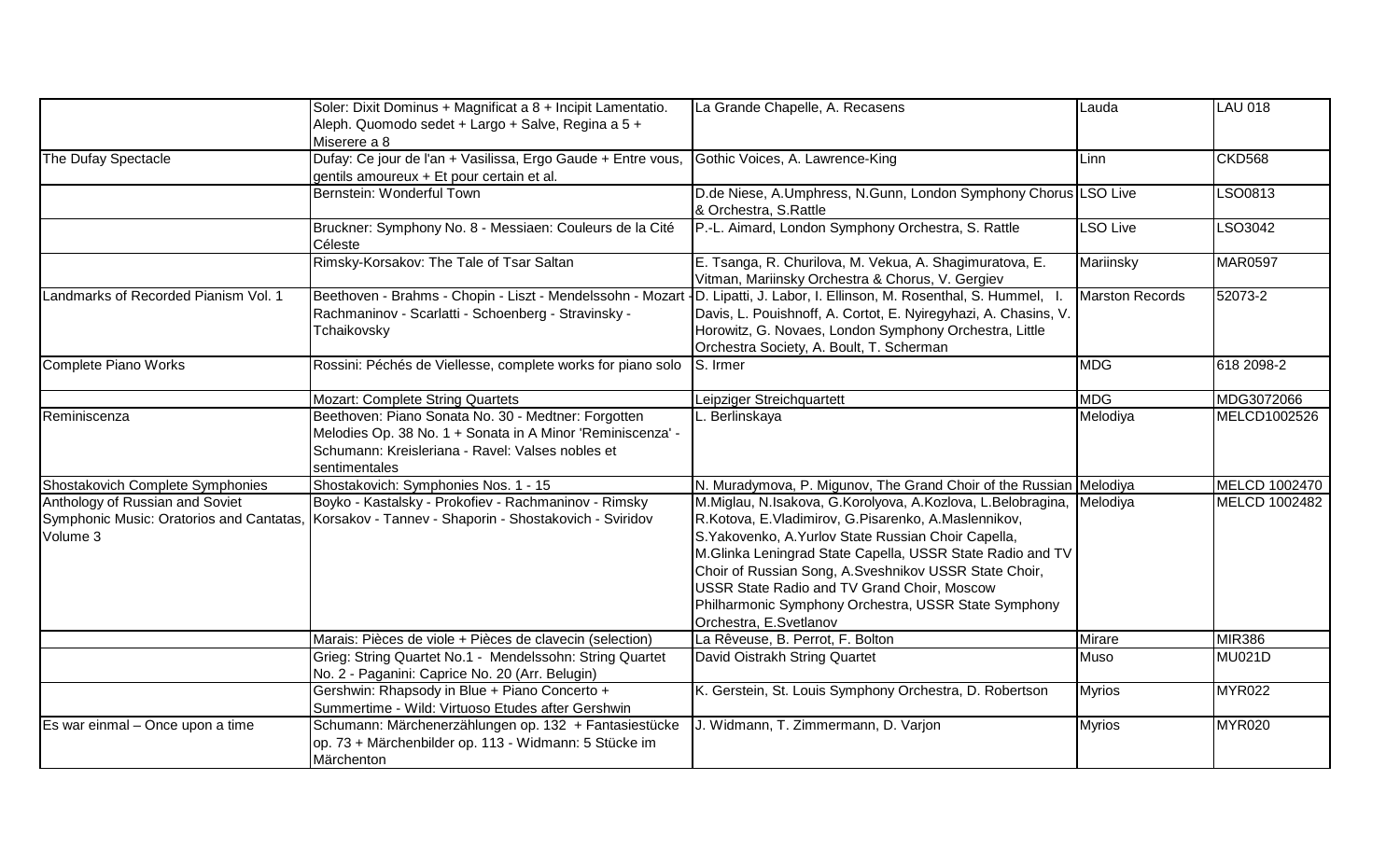|                                     | Gounod: Saint-François d'Assise - Liszt: Sainte-Cécile                                                                                                                             | F.Sempey, S. de Barbeyrac, K.Deshayes, Accentus,                                                                                                   | <b>Naive</b>       | V5441           |
|-------------------------------------|------------------------------------------------------------------------------------------------------------------------------------------------------------------------------------|----------------------------------------------------------------------------------------------------------------------------------------------------|--------------------|-----------------|
|                                     | Légende                                                                                                                                                                            | Orchestre de Chambre de Paris, L. Equilbey                                                                                                         |                    |                 |
| 1700                                | Caldara - Durante - Galuppi - Geminiani - Locatelli - Mascitti -<br>Pugnani - Vivaldi                                                                                              | Concerto Italiano, R.Alessandrini                                                                                                                  | Naïve              | OP30568         |
|                                     | Vivaldi: Concerti per Archi III + Concerti per Viola d'amore                                                                                                                       | A. Tampieri, Accademia Bizantina, O. Dantone                                                                                                       | Naïve              | OP30570         |
|                                     | Vivaldi: Dorilla in Tempe                                                                                                                                                          | R.Basso, S.Malfi, M.de Liso, L.Cirillo, S.Prina, Christian Senn; Naïve<br>Barocchisti, D.Fasolis                                                   |                    | OP30560         |
|                                     | B.Tchaikovsky: Piano Trio + Cello Sonata + Solo Cello Suite                                                                                                                        | H. Kazazyan, C. Marwood, O. Solovieva                                                                                                              | <b>Naxos</b>       | 8573783         |
|                                     | Lipinski: String Trios Op. 8 & 12                                                                                                                                                  | V. Proniewicz, A. Roszkowski, J. Roszkowski                                                                                                        | <b>Naxos</b>       | 8573776         |
|                                     | Farrenc: Symphonies Nos. 2 & 3                                                                                                                                                     | Solistes Européens Luxembourg, C. König                                                                                                            | <b>Naxos</b>       | 8573706         |
| Orchestral Works, Vol. 3            | Hosokawa: Meditation + Nach der Sturm + Klage + Autumn<br>Wind                                                                                                                     | S. Elmark, I. Eerens, M. Fujimura, T. Tajima, Basque National Naxos<br>Orchestra, J. Märkl                                                         |                    | 8573733         |
|                                     | Rachmaninov: Piano Concerto No. 3 + Corelli Variations                                                                                                                             | B. Giltburg, Royal Scottish National Orchestra, C. M. Prieto                                                                                       | <b>Naxos</b>       | 8573630         |
| Sibelius: Incidental Music          | Sibelius: Kuolema + King Christian II + Belshazar's Feast +<br>Pelleas et Melizande + Jedermann + Swanwhite + The Lizard<br>+ A Lonely Ski Trail + The Countess' Portrait + others | Turku Philharmonic Orchestra, L. Segerstam                                                                                                         | <b>Naxos</b>       | 8506032         |
|                                     | Handel: Agrippina                                                                                                                                                                  | P.Bardon, J.Arditti, D.de Niese, F.Mineccia, M.Kares, D.Pass, Naxos<br>T.Verney, C.Siedl, Balthasar Neumann Ensemble,<br>T.Hengelbrock, R.Carsen   |                    | <b>NBD0078V</b> |
| Belcanto - The Tenors of the 78 Era | Documentary by J. Schmidt-Garre                                                                                                                                                    | E. Caruso, L. Slezak, R. Tauber, J. McCormack, T. Schipa, B. Naxos<br>Gigli, J. Schmidt, I. Koslovsky, J. Björling et al.                          |                    | NBD0063-64V2    |
|                                     | Masse                                                                                                                                                                              | Eggert: Muzak für Stimme und Orchester + Number Nine VII: M. Eggert, Symphonieorchester des Bayerischen Rundfunks, NEOS<br>D. Robertson, P. Rundel |                    | 11730           |
| A Countertenor Songbook             | Bower - Cutler - Davies - Finnissy - Matthews - Tippett - Yiu                                                                                                                      | A. Watts, I. Burnside                                                                                                                              | <b>NMC Records</b> | <b>NMC D243</b> |
|                                     | Watkins: Flute Concerto + Violin Concerto + Symphony                                                                                                                               | A. Walker, A. Ibragimova, Hallé, BBC Symphony Orchestra,<br>R. Wigglesworth, E. Gardner                                                            | <b>NMC Records</b> | D224            |
| La Terre est un Homme               | Ferneyhough: Liber Schintillarum + Plötzlichkeit + Missa<br>Breis + La Terre est un Homme                                                                                          | O. Robinson, J. Adams-Barbano, C. Milburn-Fryer, Ensemble NMC Records<br>recherche, BBC Symphony Orchestra,<br>M. Brabbins                         |                    | D231            |
|                                     | Beethoven: Piano Concerto No. 1 + Symphony No. 5 +<br>Fugue C-Major                                                                                                                | C. Tiberghien, Orchestre national d'Ile-de-France, E.Mazzola NoMadMusic                                                                            |                    | 55              |
|                                     | <b>Adams: Doctor Atomic</b>                                                                                                                                                        | G.Finley, J.Bullock, B.Sherratt, S.Sakker, BBC Singers, BBC Nonesuch<br>Symphony Orchestra, J. Adams                                               |                    | 7559793107      |
|                                     | Adams: Violin Concerto                                                                                                                                                             | L. Josefowicz, Saint Louis Symphony Orchestra, D.Robertson Nonesuch                                                                                |                    | 7559793510      |
| The Mirror with Three Faces         | Shostakovich: Piano Trio No. 2 - Auerbach: Piano Trios<br>Nos.1 & 2                                                                                                                | Delta Piano Trio                                                                                                                                   | Odradek            | ODRCD350        |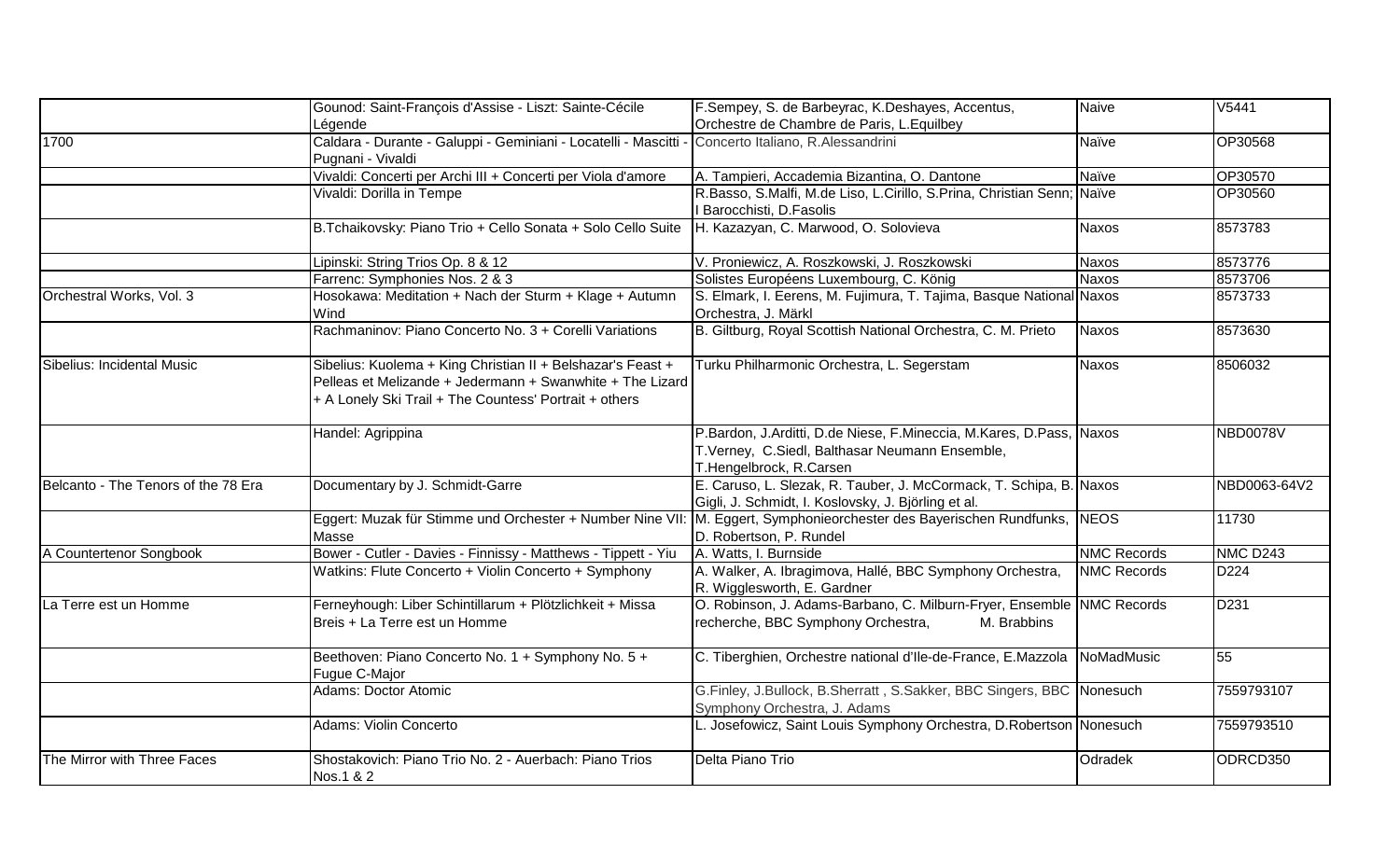| The Blue Voice of Water | Tinoco: O Sotaque Atuk das Aguas + Cellokonzert + Frisland  F. Queresma, Cello, Orquestra Gulbenkian, S. Mälki, |                                                                               | Odradek               | ODRCD365         |
|-------------------------|-----------------------------------------------------------------------------------------------------------------|-------------------------------------------------------------------------------|-----------------------|------------------|
|                         | Before Spring + A Tribute tot he Rite                                                                           | Orquestra Sinfonica Portuguese, P. Neves, Seattle                             |                       |                  |
|                         |                                                                                                                 | Symphony, L. Morlot, Orquesta Sinfonica do Porto da Musica,                   |                       |                  |
|                         |                                                                                                                 | M. André                                                                      |                       |                  |
|                         | Meyerbeer: Le Prophète                                                                                          | J. Osborn, M. Cornetti, L. Tapia, A. Kludszuweit, P. Doyen, T. Oehms Classics |                       | OC971            |
|                         |                                                                                                                 | Faveyts, K. M. Ludvik, Essener Philharmoniker, G.Carella                      |                       |                  |
|                         |                                                                                                                 |                                                                               |                       |                  |
|                         | Flotow: Martha                                                                                                  | M. Bengtsson, K. Magiera, B. Rea, A Glueckerts, B. Bürger,                    | <b>Oehms Classics</b> | OC972            |
|                         |                                                                                                                 | Opernaus Frankfurt, S. Weigle                                                 |                       |                  |
|                         | Dallapiccola: Il Prigioniero                                                                                    | A. Asszonyi, M. Butter, M. von Senden, R. Pichler, Chor der                   | Oehms Classics        | <b>OC970</b>     |
|                         |                                                                                                                 | Oper Graz, Grazer Philharmonisches Orchester, D.Kaftan                        |                       |                  |
|                         |                                                                                                                 |                                                                               |                       |                  |
|                         | Glazunov: The Seasons - Tchaikovsky: Serenade for strings                                                       | Zagreb Philharmonic Orchestra, D. Kitajenko                                   | Oehms Classics        | <b>OC1889</b>    |
|                         | Stravinsky: Symphonie op. 1 + Suites Nos 1 & 2                                                                  | Zagreb Philharmonic Orchestra, D. Kitajenko                                   | Oehms Classics        | <b>OC1888</b>    |
|                         | Sibelius: Symphony No. 2 - Grieg: Allegretto grazioso +                                                         | Gürzenich-Orchester Köln, D. Kitajenko                                        | <b>Oehms Classics</b> | <b>OC457</b>     |
|                         | Melody Op. 34/2                                                                                                 |                                                                               |                       |                  |
|                         | Rachmaninov: Piano Concerto No. 3 + Piano Sonata Nr. 2 + M. Korstick, Janacek Philharmonic Orchestra, D. Liss   |                                                                               | <b>Oehms Classics</b> | OC1896           |
|                         | Corellli-Variations                                                                                             |                                                                               |                       |                  |
| Das ewige Rätsel        | Klein: 12 Lieder nach alten jiddischen Weise - Mahler: Sechs J. M. Kränzle, H. Dumno                            |                                                                               | <b>Oehms Classics</b> | <b>OC1887</b>    |
|                         | Lieder aus Des Knaben Wunderhorn - Martin: 6 Monologe                                                           |                                                                               |                       |                  |
|                         | aus Hofmannsthals Jedermann - Ravel Deux mélodies                                                               |                                                                               |                       |                  |
|                         | hébraïques                                                                                                      |                                                                               |                       |                  |
|                         | Berg: Wozzeck                                                                                                   | A. Iversen, V. Wolfsteiner, M. Mitterrutzner, P.Bronder, Th.                  | <b>Oehms Classics</b> | <b>OC974</b>     |
|                         |                                                                                                                 | Faulkner, I. Samoilov, Cl. Mahnke, Frankfurter Opern- und                     |                       |                  |
|                         |                                                                                                                 | Museumsorchester, S. Weigle                                                   |                       |                  |
|                         | Dvorak: Piano Trios Nos. 3 & 4                                                                                  | C. Tetzlaff, T. Tetzlaff, L. Vogt                                             | Ondine                | ODE13162         |
|                         | Bartok: Violin Concertos Nos. 1 & 2                                                                             | C. Tetzlaff, Finnish Radio Symphony Orchestra, H. Lintu                       | Ondine                | ODE13172         |
|                         | Beethoven: Piano Concertos Nos. 2 & 4                                                                           | L. Vogt, Royal Northern Sinfonia                                              | Ondine                | ODE13112         |
|                         | M. Lindberg: Tempus Fugit + Violin Concerto No. 2                                                               | F.P. Zimmermann, Finnish Radio Symphony Orchestra,                            | Ondine                | ODE13085         |
|                         |                                                                                                                 | H.Lintu                                                                       |                       |                  |
|                         | Tüür: Viola Concerto Illuminatio + Whistles and Whispers                                                        | L.Power, G.Lacey, Tapiola Sinfonietta, O.Elts                                 | Ondine                | ODE13032         |
|                         | from Uluru + Symphony No. 8                                                                                     |                                                                               |                       |                  |
|                         | Brahms: Piano Concerto No. 2 - R. Strauss: Burleske                                                             | J. Moog, Deutsche Radio Philharmonie, N.Milton                                | Onyx                  | 4169             |
| The London Connection   | Beethoven: Piano Concerto Op. 61a - Clementi: Piano                                                             | D. Lazic, Netherlands Chamber Orchestra, G. Nikolic                           | Onyx                  | <b>ONYX 4187</b> |
|                         | Sonata Op. 40 No. 2 - Cramer: Piano Sonata Op. 62                                                               |                                                                               |                       |                  |
|                         | Rossini: Semiramide                                                                                             | A. Shagimuratova, D.Barcellona, M.Palazzi, B.Banks,                           | Opera Rara            | 9293800572       |
|                         |                                                                                                                 | G.Buratto, S.Gaspar, D. Butt Philip, Orchestra of the Age of                  |                       |                  |
|                         |                                                                                                                 | Enlightenment, Opera Rara Chorus, M. Elder                                    |                       |                  |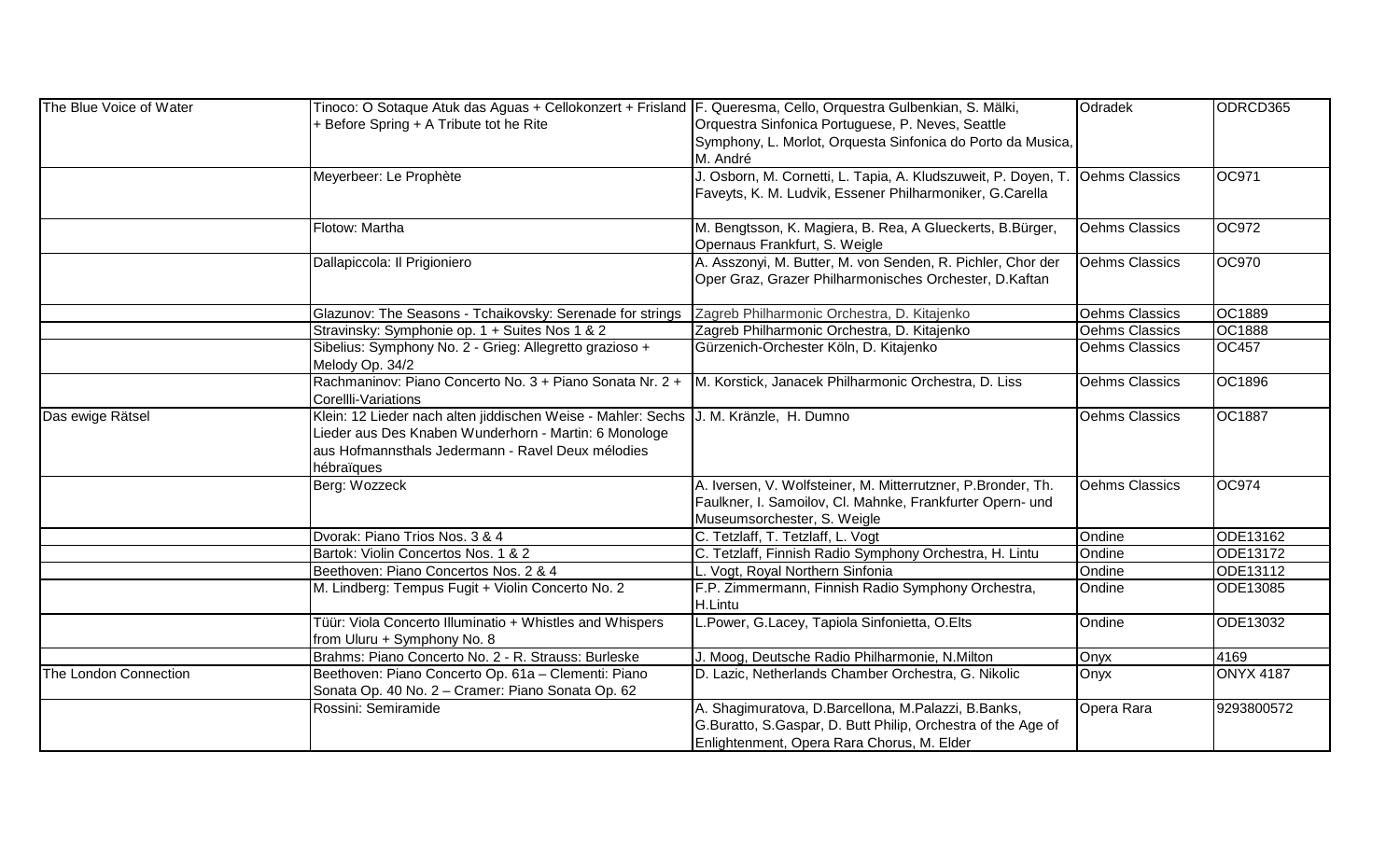|                                      | Dean: Hamlet                                                                                              | A. Clayton, S.Connolly, B.Hannigan, Rod Gilfry, The                              | <b>Opus Arte</b>            | <b>OA1254D</b> |
|--------------------------------------|-----------------------------------------------------------------------------------------------------------|----------------------------------------------------------------------------------|-----------------------------|----------------|
|                                      |                                                                                                           | Glyndebourne Chorus, London Philharmonic Orchestra,<br>V.Jurowski, N.Armfield    |                             |                |
| American Concertos                   | Bernstein - Korngold - Rosza                                                                              | B.Skride, Gothenburg Symphony, Tampere Philharmonic, S.- Orfeo                   |                             | C 932 182.A    |
|                                      |                                                                                                           | M. Rouvali                                                                       |                             |                |
|                                      | Von Einem: Geistliche Sonate + Philadelphia Symphony +                                                    | I. Raimondi, G. Boldoczki, I. Apkalna, Wiener Philharmoniker, Orfeo              |                             | C 929 181 A    |
|                                      | Stundenlied                                                                                               | Fr.Welser-Möst                                                                   |                             |                |
| The Secret Mass                      | Martin: Mass for two four-part Choir + Songs of Ariel - Martini: Danish National Vocal Ensemble, M. Creed |                                                                                  | <b>OUR Recordings</b>       | 6220671        |
|                                      | Four songs of the Virgin Mary + Romance from the                                                          |                                                                                  |                             |                |
|                                      | <b>Dandelions</b>                                                                                         |                                                                                  |                             |                |
|                                      | Debussy: Préludes                                                                                         | V. Ashkenazy                                                                     | Paladino                    | pmr 0100       |
| Gounod: Cantates et Musique Sacrée   | Gounod: Marie Stuart et Rizzio + Fernand Suite + La                                                       | J. van Wanroij, C. Meng, A. Sargsyan, Flemish Radio Choir,                       | Palazetto Bru Zane/         | ES1030         |
|                                      | vendetta + Messe vocale + Christus factus est + Hymne                                                     | Brussels Philharmonic, H. Niquet                                                 | <b>Ediciones Singulares</b> |                |
|                                      | sacrée + Messe de Saint-Louis-des-Français                                                                |                                                                                  |                             |                |
|                                      | Gounod: Le Tribut de Zanora                                                                               | J. Holloway, J. van Wanroij, E. Montvidas, T. Christoyannis,                     | Palazzetto Bru Zane BZ 1033 |                |
|                                      |                                                                                                           | B. Pinkhasovich, J. Mars, Chor des Bayerischen Rundfunks,                        |                             |                |
|                                      |                                                                                                           | Münchner Rundfunkorchester, H. Niquet                                            |                             |                |
|                                      | Halévy: La Reine de Chypre                                                                                | V. Gens, C. Dubois, É. Dupuis, É. Huchet, Chr. Stamboglis,                       | Palazzetto Bru              | <b>ES 1032</b> |
|                                      |                                                                                                           | A. Sargsyan, Orchestre de chambre de Paris, Flemish Radio Zane/Ediciones         |                             |                |
|                                      |                                                                                                           | Choir, H. Niquet                                                                 | Singulares                  |                |
| Naissance de Vénus                   | Debussy - Ravel - Schmitt - Poulenc - Milhaud                                                             | Arsys Bourgogne, M. Zeke                                                         | Paraty                      | 117155         |
| De Fine Amor - Tales of courtly love | Codex Las Huelgas - Dufay - del Encina - Lescurel - Machaut Trobar e Cantar                               |                                                                                  | Paschen Records             | PR 180052      |
|                                      | · Anon.                                                                                                   |                                                                                  |                             |                |
|                                      | Stravinsky: Perséphone                                                                                    | A.Staples, P.Cheviller, Finnish Opera Chorus and Orchestra,                      | <b>Pentatone Classics</b>   | PTC5186688     |
|                                      |                                                                                                           | E.-P. Salonen                                                                    |                             |                |
|                                      | Bizet: Les Pêcheurs de Perles                                                                             | J. Fuchs, C. Dubois, F. Sempey, L. Bertin Hugault. Les Cris                      | <b>Pentatone Classics</b>   | PTC5186685     |
|                                      |                                                                                                           | de Paris. Orchestre National de Lille. A. Bloch                                  |                             |                |
|                                      | Verdi: Otello                                                                                             | N. Schukoff, M. Moore, L. Lynch, J. You, C. Cardoso, K.Short, Pentatone Classics |                             | PTC5186562     |
|                                      |                                                                                                           | L. Rodrigues, H. Zubanovich, L. César, Gulbenkian Orchestra                      |                             |                |
|                                      |                                                                                                           | and Chorus, L. Foster                                                            |                             |                |
|                                      | Messiaen: Catalogue d' Oiseaux                                                                            | P. L. Aimard                                                                     | <b>Pentatone Classics</b>   | PTC5186670     |
|                                      | Prokofiev: Symphony Nos. 2 & 3                                                                            | The State Academic Symphony Orchestra of Russia,                                 | Pentatone Classics          | PTC5186624     |
|                                      |                                                                                                           | V.Jurowski                                                                       |                             |                |
|                                      | Stravinsky: Le Sacre du Printemps + Chant Funèbre op. 5 +                                                 | Orchestre Philharmonique du Luxembourg, G. Gimeno                                | Pentatone Classics          | PTC5186650     |
|                                      | Jeu de Cartes + Agon + Concerto for Strings                                                               |                                                                                  |                             |                |
|                                      | Haydn: Cello Concertos Nos. 1 & 2 - Schoenberg:                                                           | A. Weilerstein, Trondheim Soloists                                               | <b>Pentatone Classics</b>   | PTC5186717     |
|                                      | <b>Transfigured Night</b>                                                                                 |                                                                                  |                             |                |
|                                      | R. Strauss: Violin Concerto & Arrangements                                                                | A. Steinbacher, WDR Symphony Orchestra, L. Foster                                | <b>Pentatone Classics</b>   | PTC5186 653    |
|                                      | Mendelssohn: Symphonies Nos. 4 & 5                                                                        | NDR Radiophilharmonie, A. Manze                                                  | <b>Pentatone Classics</b>   | PTC5186 611    |
|                                      | Medtner: Complete works for violin and piano                                                              | N. Borisoglebsky, E. Derzhavina                                                  | Profil                      | <b>PH17087</b> |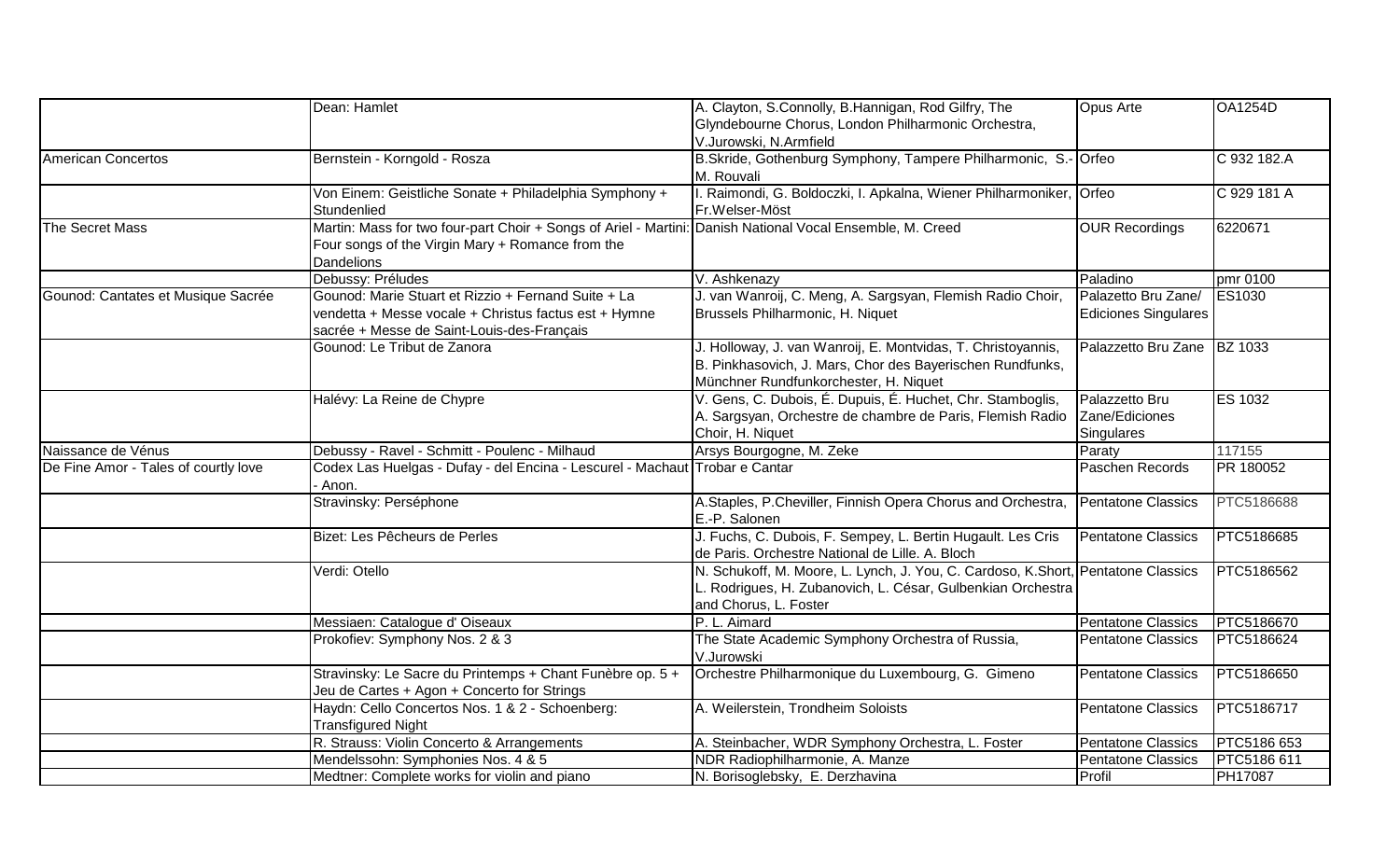|                                                                     | Beethoven: Symphonies Nos. 4 + 5                                                                                                                                                                                                                 | WDR Symphony Orchestra, J.P.Saraste                                                                                                                                                                                                                                                                      | Profil                  | PH17084         |
|---------------------------------------------------------------------|--------------------------------------------------------------------------------------------------------------------------------------------------------------------------------------------------------------------------------------------------|----------------------------------------------------------------------------------------------------------------------------------------------------------------------------------------------------------------------------------------------------------------------------------------------------------|-------------------------|-----------------|
| Martha Argerich - The Successful                                    | Bartók - Beethoven - Brahms - Chopin - Liszt - Mozart -                                                                                                                                                                                          | M. Argerich, R. Ricci, Südwestfunk-Sinfonieorchester Baden- Profil                                                                                                                                                                                                                                       |                         | PH18050         |
| Beginning                                                           | Prokofiev - Ravel - Sarasate - Schumann                                                                                                                                                                                                          | Baden, E. Bour, P. Maag                                                                                                                                                                                                                                                                                  |                         |                 |
| Daniel Barenboim - The First Steps to                               | J.C. Bach - Beethoven - Brahms - Kabalevsky - Mendelssohn-D. Barenboim                                                                                                                                                                           |                                                                                                                                                                                                                                                                                                          | Profil                  | PH18038         |
| Glory                                                               | Bartholdy - Mozart - Pergolesi - Shostakovich                                                                                                                                                                                                    |                                                                                                                                                                                                                                                                                                          |                         |                 |
| <b>Emil Gilels Edition</b>                                          | Liszt - Bussoni - Schumann - Rachmaninov - Chopin -<br>Poulenc - Debussy - Mendelssohn - Brahms - Bach - Scarlatti L.Kogan, Moscow PO, Moscow Chamber Orchestra, USSR<br>Rameau - CPE Bach - Clementi - Haydn - Mozart -<br>Beethoven - Schubert | E. Gilels, Elizaveta Gilels, Yakov Zak, M. Rostropovich,<br>State Orchestra, Gewandhaus Orchestra Leipzig,<br>Philharmonia Orchestra, Chech PO, F. Konwitschny,<br>Κ.<br>Sanderling, R. Barshai, K. Kondrashin                                                                                           | Profil                  | PH17065         |
| P. I. Tchaikovsky: Complete Operas,<br>Fragments & Incidental Music | Tchaikovsky: Complete Operas, Fragments & Incidental<br>Music                                                                                                                                                                                    | Soloists of Bolshoi Theatre, Moscow Radio Symphony<br>Orchestra, A. Kovalyov, USSR Radio Symphony Orchestra &<br>chorus, A. Orlov, Bolshoi Theatre Orchestra & Chorus, A.<br>Melik-Pahaev, V. Nebolsin, Marinsky Opera & Orchestra, B.<br>Khaikin, Moscow Philharmonic Orchestra, S. Samosud, A.<br>Gauk | Profil                  | PH17053         |
| Shura Cherkassy Piano Masterpieces                                  | Liszt - Chopin - Mozart - Tchaikovski - Mussorgsky -<br>Prokofiev - Stravinsky - Rachmaninov                                                                                                                                                     | S. Cherkassky, Philharmonia Orchestra, A. Fistoulari, Berliner Profil<br>Philharmoniker, L. Ludwig, R. Kraus, H. Menges, A. Boult                                                                                                                                                                        |                         | PH18037         |
| Svjatoslav Richter plays Liszt & Chopin                             | Liszt - Chopin - Szymanowski                                                                                                                                                                                                                     | S. Richter, A. Ginzburg, N. Dorliac, Bolshoi Theatre<br>Orchestra, London Symphony Orchestra, Czech Philharmonic<br>Orchestra, Hungarian State Orchestra, K.Kondrashin, K.<br>Ancerl, J. Ferencsic                                                                                                       | Profil                  | <b>PH18041</b>  |
|                                                                     | Segreti Accenti: Italian Renaissance Music Cavazzoni - Da Firenze - Festa - Luzzaschi - Marenzio etc.                                                                                                                                            | Cantar alla Viola: N.Balbesi, F.Marin                                                                                                                                                                                                                                                                    | Quartz                  | QTZ2125         |
|                                                                     | Ysaÿe: Sonatas + Etude posthume                                                                                                                                                                                                                  | B. Brovtsyn                                                                                                                                                                                                                                                                                              | Quartz                  | LC 28888        |
|                                                                     | R. Schumann: Davidsbündlertänze + Humoreske etc.                                                                                                                                                                                                 | J.-M. Luisada                                                                                                                                                                                                                                                                                            | <b>RCA</b>              | 19075877192     |
| André Tchaikowsky - The Complete RCA<br>Collection                  | Ravel - Prokofiev - Mozart - J.S. Bach - Chopin                                                                                                                                                                                                  | A. Tchaikowsky, Chicago Symphony Orchestra, F. Reiner                                                                                                                                                                                                                                                    | <b>RCA</b>              | 88985470142     |
|                                                                     | R. Strauss: Hornkonzert No. 1, Beethoven: Symphony No.                                                                                                                                                                                           | W. Caballero, Pittsburgh Symphony Orchestra, M. Honeck                                                                                                                                                                                                                                                   | Reference<br>Recordings | <b>FR-728</b>   |
| Courtly Garland for Baroque Trumpet                                 | Biber - Corelli - Fantini - Finger - Frescobaldi - Grossi -<br>Pasquini - Reiche - Schmelzer - Torelli - Viviani                                                                                                                                 | R. Farley, Orpheus Britannicus, A. Arthur                                                                                                                                                                                                                                                                | <b>Resonus Classics</b> | <b>RES10220</b> |
| In Seculum Viellatoris: The Medieval Vielle                         | Anonymous - Ciconia - Dufay - Perdigon                                                                                                                                                                                                           | Le Miroir De Musique, B.Romain                                                                                                                                                                                                                                                                           | Ricercar                | <b>RIC388</b>   |
|                                                                     | Arcadelt: Madrigali + Chansons + Motetti                                                                                                                                                                                                         | Choeur de Chambre de Namur, Cappella Mediterranea,<br>Doulce Mémoire                                                                                                                                                                                                                                     | Ricercar                | <b>RIC392</b>   |
|                                                                     | Berio: Rendering - Schubert: Symphony No. 9                                                                                                                                                                                                      | Solistes Européens Luxembourg, C. König                                                                                                                                                                                                                                                                  | Rubicon                 | <b>RCD1025</b>  |
|                                                                     | Mozart: Grabmusik, Bastien und Bastienne                                                                                                                                                                                                         | A-L Richter, J.Imbrailo, A.Fisher, D.Jeffery, The Mozartists, Signum Classics<br>I.Page                                                                                                                                                                                                                  |                         | SIGCD547        |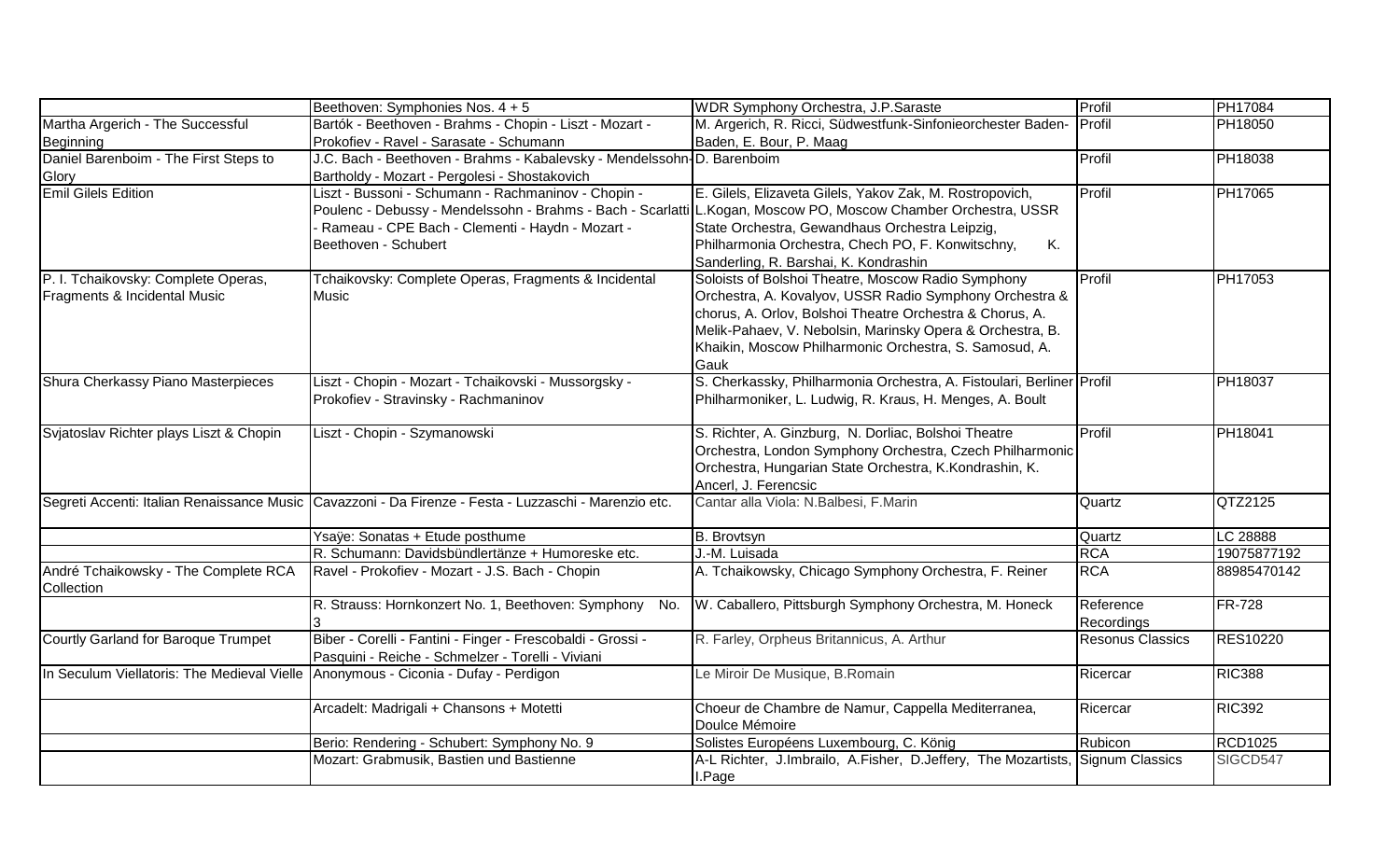| 1717 Memories of a Journey to Italy       | Albinoni - Fanfani - Valentini - Montanari - Pisendel - Vivaldi                                               | Scaramuccia                                                   | Snakewood             | SCD201801         |
|-------------------------------------------|---------------------------------------------------------------------------------------------------------------|---------------------------------------------------------------|-----------------------|-------------------|
| Hymne à la beauté                         | Spohr - Saint-Saëns - Massenet - Wettstein - Brahms - Ives - S. Leutwyler, A. Leutwyler, B. Engeli            |                                                               | Solo Musica           | <b>SM286</b>      |
|                                           | Marek - Petyrek - Respighi                                                                                    |                                                               |                       |                   |
|                                           | Marteau: String Quartet Op. 9 + Clarinet Quintet Op. 13                                                       | A. Schablas, Marteau Quartet, Praetorius Quartet              | Solo Musica           | <b>SM282</b>      |
| Rhapsodie roumaine                        | Enescu: Romanian Rhapsody No. 1 + Violin Sonata No. 3 +                                                       | Ensemble Raro, G. Apap, D. Ketler                             | Solo Musica           | <b>SM277</b>      |
|                                           | Nocturne "Ville d'Avrayen" - Bartok: An Eveninig in the Village                                               |                                                               |                       |                   |
|                                           | + Duos for 2 Violins + Romanian Folk Dances                                                                   |                                                               |                       |                   |
|                                           | Goetz: Piano Concerto No. 2 - Brahms: Piano Concerto No.   A. Kauten, Savaria Symphony Orchestra, A. Medvecki |                                                               | Solo musica           | <b>SM284</b>      |
|                                           |                                                                                                               |                                                               |                       |                   |
| Out Of The Shadow                         | Tartini: Concerto in La Maggiore D 96 - Haydn: Violin                                                         | R. Hartmann, Salzburg Chamber Soloists, L. Skou Larsen        | Solo Musica           | SM291             |
|                                           | Concerto in G Major - Mendelssohn: Violin Concerto in D                                                       |                                                               |                       |                   |
|                                           | minor                                                                                                         |                                                               |                       |                   |
|                                           | Schubert: Symphonies Nos. $5 + 6$                                                                             | Münchner Symphoniker, K. J. Edusei                            | Solo Musica           | <b>SM296</b>      |
|                                           | Mignone: Piano Concerto + Valsas de Esquina Nos. 1 & 5;                                                       | C. Iruzun, Royal Philharmonic Orchestra, J.van Steen          | Somm                  | SOMMCD 265        |
|                                           | Albeniz: Piano Concerto No. 1 + Granada & Sevilla (Spanish                                                    |                                                               |                       |                   |
| Baroque                                   | J.S. Bach - Visée - Lambert                                                                                   | N. Mönkemeyer, A. Arend, D. Mields, N. Trüstedt               | <b>Sony Classical</b> | 89854 97332       |
| <b>Six Evolutions</b>                     | J.S. Bach: Cello Suites                                                                                       | Y.-Y.Ma                                                       | Sony Classical        | 19075854652       |
| Vocalise                                  | Piazzola - Villa Lobos - Vivancos                                                                             | N. Rial, 8 Cellists of the Sinfonieorchester Basel            | <b>Sony Classical</b> | 88883754452       |
|                                           | Chopin: Ballades Nos. 1-4 + Noctures Op. 15 No. 1, Op. 48                                                     | L.O.Andsnes                                                   | <b>Sony Classical</b> | 19075822932       |
|                                           | No. 1 & Op. 62 No. 1                                                                                          |                                                               |                       |                   |
| Igor Levit: The Life Album                | Bach - Busoni - Evans - Liszt - Rzewski - Schumann -                                                          | I. Levit                                                      | <b>Sony Classical</b> | 88985424452       |
|                                           | Wagner                                                                                                        |                                                               |                       |                   |
| Schumann - Schubert - Liszt               | Schumann: Humoreske - Schubert: Valses sentimentales -                                                        | W. Youn                                                       | <b>Sony Classical</b> | 19075860902       |
|                                           | Schumann: Ich hab' in Deinem Auge - Liszt: Soirées de                                                         |                                                               |                       |                   |
|                                           | Vienne + various                                                                                              |                                                               |                       |                   |
| Incantations                              | Dorman: Frozen in Time - Rautavaara: Incantations                                                             | C. Sietzen, Romanian National Symphony Orchestra,             | <b>Sony Classical</b> | 19075821542       |
|                                           |                                                                                                               | C.Mandeal                                                     |                       |                   |
| Birgit Nilsson. The Great Live Recordings | Bartok - Wagner - R. Strauss - Puccini - Beethoven                                                            | B. Nilsson et al.                                             | <b>Sony Classical</b> | 88985392322       |
| George Szell: The Complete Columbia       | Beethoven - Berlioz - Brahms - Bruckner - Dvorák - Haydn -                                                    | J. Browning, R. Casadesus, V. Horowitz, I. Stern et al.,      | Sony Classical        | 88985471852       |
| <b>Album Collection</b>                   | Mendelssohn - Mozart - Prokofieff - Schubert - Schumann -                                                     | Columbia Symphony Orchestra, New York Philharmonic            |                       |                   |
|                                           | Strauss - Tchaikovsky - Wagner et al.                                                                         | Orchestra, Cleveland Orchestra, G. Szell                      |                       |                   |
| Leonard Bernstein - The Pianist           | Mozart - Beethoven - Brahms - Shostakovich - Ravel -                                                          | L. Bernstein, New York Philharmoniv, Israel Philharmonic      | <b>Sony Classical</b> | 889854837921      |
|                                           | Debussy - Rachmaninov - Liszt - Schumann - Copland -                                                          | Orchestra, Columbia Symphony Orchestra, C. Ludwig, J.         |                       |                   |
|                                           | Bernstein - Mahler                                                                                            | Tourel, D. Fischer-Diskau, Juilliard String Quartet, W. Berry |                       |                   |
| Lieder                                    | Brahms - Wolf - Beethoven - Schubert - R. Strauss -                                                           | F. Wunderlich, J. Muller-Mayen, R. Reinhardt, H. Giesen       | <b>SWR Music</b>      | <b>SWR19064CD</b> |
|                                           | Schumann                                                                                                      |                                                               |                       |                   |
| Music In Medieval Denmark: 13th - 15th    | Anonymous: Mith hierthae brendher + O rosa in Iherico +                                                       | Ensemble Peregrina                                            | Tacet                 | 243               |
| Century                                   | Gaude mater letare etc.                                                                                       |                                                               |                       |                   |
| The Auryn Series                          | Mozart: String Quartets K. 387 & K. 421                                                                       | <b>Auryn Quartet</b>                                          | Tacet                 | 233               |